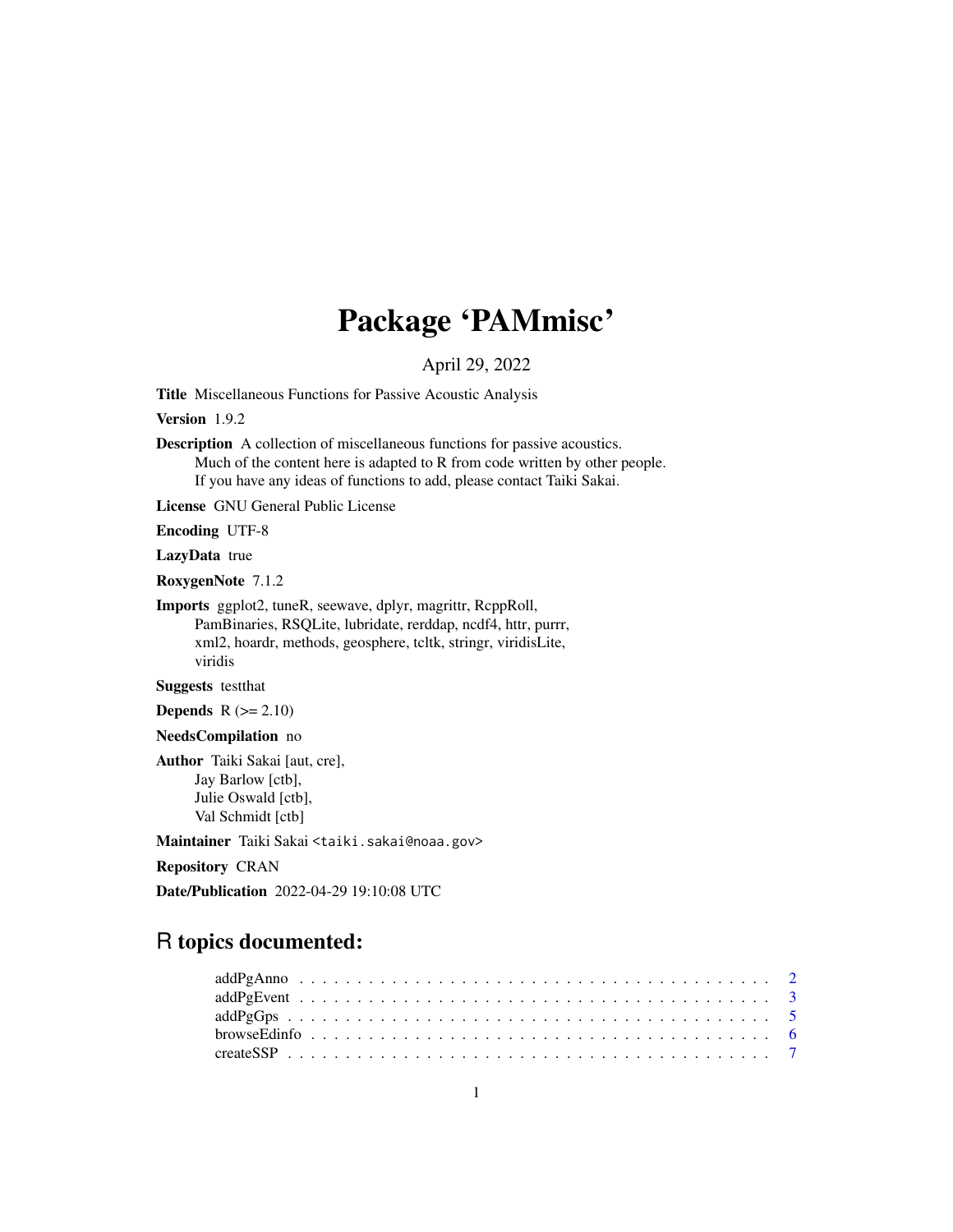<span id="page-1-0"></span>

|       | $decimate WavFiles \dots \dots \dots \dots \dots \dots \dots \dots \dots \dots \dots \dots \dots \dots \dots$ |    |
|-------|---------------------------------------------------------------------------------------------------------------|----|
|       |                                                                                                               |    |
|       |                                                                                                               |    |
|       |                                                                                                               |    |
|       |                                                                                                               |    |
|       |                                                                                                               |    |
|       |                                                                                                               |    |
|       |                                                                                                               |    |
|       |                                                                                                               |    |
|       |                                                                                                               |    |
|       |                                                                                                               |    |
|       |                                                                                                               |    |
|       |                                                                                                               |    |
|       |                                                                                                               |    |
|       |                                                                                                               |    |
|       |                                                                                                               |    |
|       |                                                                                                               |    |
|       |                                                                                                               |    |
|       |                                                                                                               |    |
|       |                                                                                                               |    |
|       |                                                                                                               |    |
|       |                                                                                                               |    |
| Index |                                                                                                               | 33 |

addPgAnno *Add Spectrogram Annotations to Pamguard Database*

# Description

Add new annotations to an existing Pamguard Spectrogram Annotations table

# Usage

```
addPgAnno(
  db,
  anno,
  tableName = NULL,
  channel = 1,
  source = c("manual", "aplose", "pammisc", "annomate", "raven"),
  format = c("%m/%d/%Y %H:%M:%OS", "%m-%d-%Y %H:%M:%OS",
    "%Y/%m/%d %H:%M:%OS", "%Y-%m-%d %H:%M:%OS"),
  tz = "UTC"\mathcal{L}
```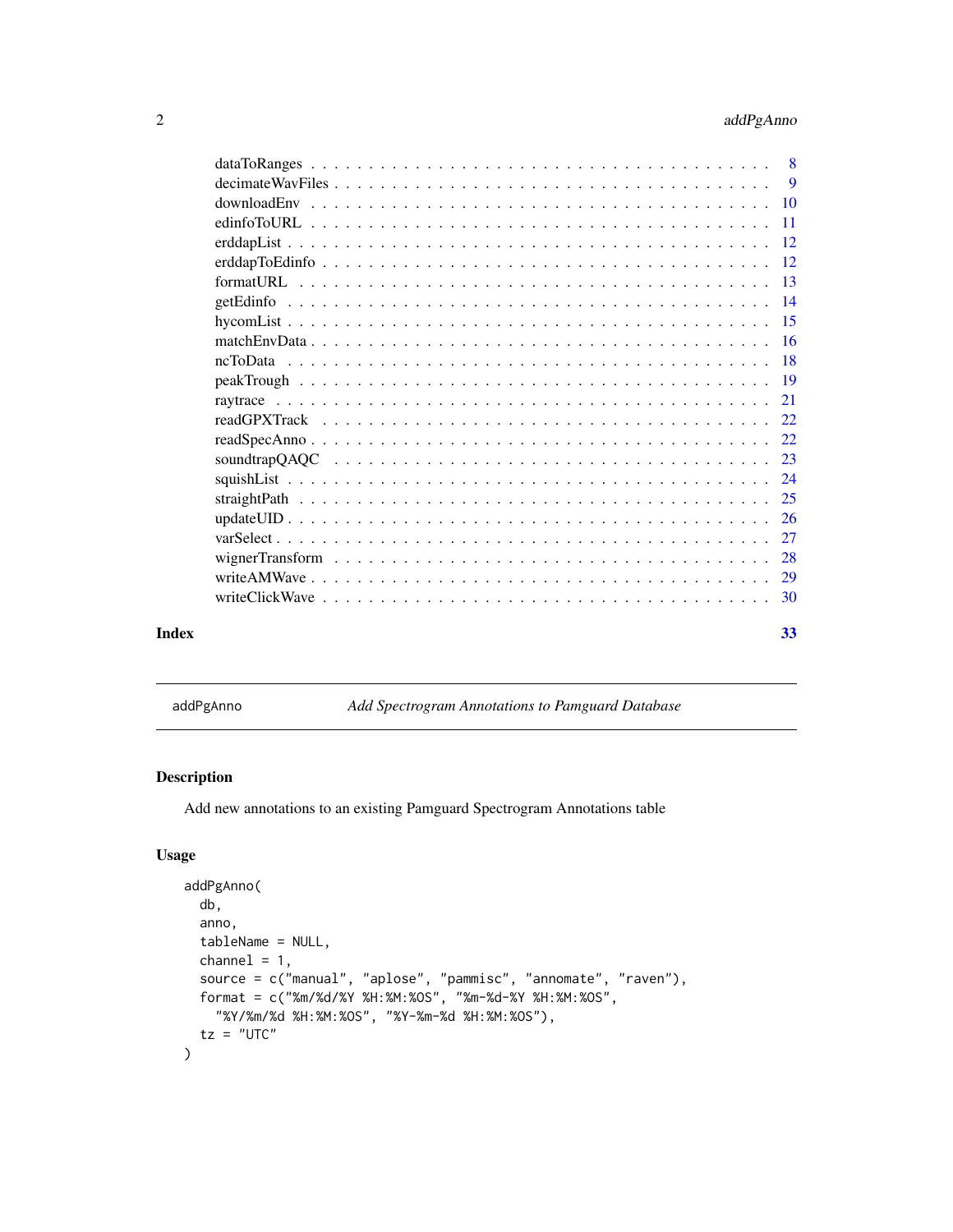# <span id="page-2-0"></span>addPgEvent 3

# Arguments

| db        | database file to add annotations to                                                                                                                                                           |
|-----------|-----------------------------------------------------------------------------------------------------------------------------------------------------------------------------------------------|
| anno      | annotations to add, must contain columns UTC, DUration (seconds), f1 (min<br>freq Hz), and f2 (max freq Hz). Any other columns matching columns in the<br>database will also be added         |
| tableName | name of the annotation table in the database                                                                                                                                                  |
| channel   | channel to display the annotations on                                                                                                                                                         |
| source    | annotation source. If 'manual', columns UTC, DUration, f1, and f2 must be<br>present. Other options will attempt to automate conversion to these column<br>names from specific output sources |
| format    | date format, default will try two variations of MDY HMS and YMD HMS                                                                                                                           |
| tz        | timezone of provided date                                                                                                                                                                     |

# Value

Returns a dataframe of the rows added to the database

#### Author(s)

Taiki Sakai <taiki.sakai@noaa.gov>

#### Examples

```
## Not run:
myDb <- 'PamguardDatabase.sqlite3'
myAnno <- data.frame(UTC = '2021/10/23 12:10:10', Duration = .563, f1=2300, f2=3600)
addPgAnno(myDb, myAnno, tableName='Spectrogram_Annotation', source='manual')
```
## End(Not run)

addPgEvent *Add Pamguard Event to Database*

# Description

Add a new event to an existing Pamguard database in the "OfflineEvents" table. If the specified eventType does not exist in the database, it will be added to the "Lookup" table.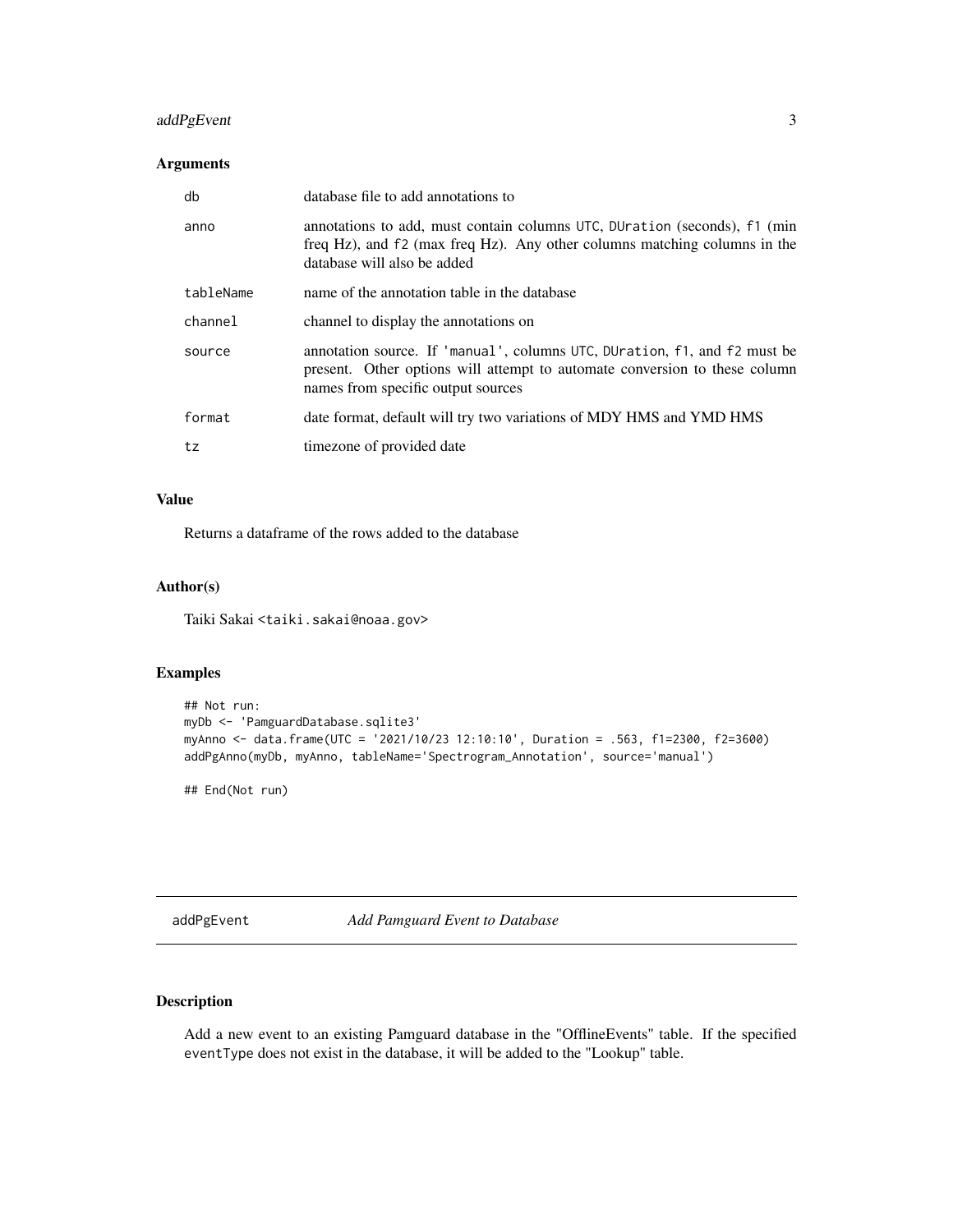# Usage

```
addPgEvent(
  db,
 UIDs,
 binary,
 eventType,
  comment = NA,tableName = NULL,
  type = c("click", "dg")
)
```
#### Arguments

| db          | database file to add an event to                                                                                                                                                                                                                              |
|-------------|---------------------------------------------------------------------------------------------------------------------------------------------------------------------------------------------------------------------------------------------------------------|
| <b>UIDs</b> | vector of the UIDs of the individual detections to add to the event                                                                                                                                                                                           |
| binary      | binary file containing the detections from UIDs                                                                                                                                                                                                               |
| eventType   | the name of the event type to add. If this is not already present in the database,<br>it will be added to the "Lookup" table                                                                                                                                  |
| comment     | (optional) a comment for the event                                                                                                                                                                                                                            |
| tableName   | (optional) specify the name of the Click Detector that generated the event table<br>you want to add to. This only needs to be specified if you have more than<br>one click detector, it defaults to the first "NAME Offline Events" table in the<br>database. |
| type        | type of event data to add, either 'click' to add event data using the Click<br>Detector module, or 'dg' to add event data using the Detection Grouper module                                                                                                  |

# Value

Adds to the database db, invisibly returns TRUE if successful

# Author(s)

Taiki Sakai <taiki.sakai@noaa.gov>

```
## Not run:
myDb <- 'PamguardDatabase.sqlite3'
myBinaries <- c('./Binaries/Bin1.pgdf', './Binaries/Bin2.pgdf')
addUIDs <- c(10000001, 10000002, 20000007, 20000008)
addPgEvent(db = myDb, UIDs = addUIDs, binary = myBinaries, eventType = 'MyNewEvent')
## End(Not run)
```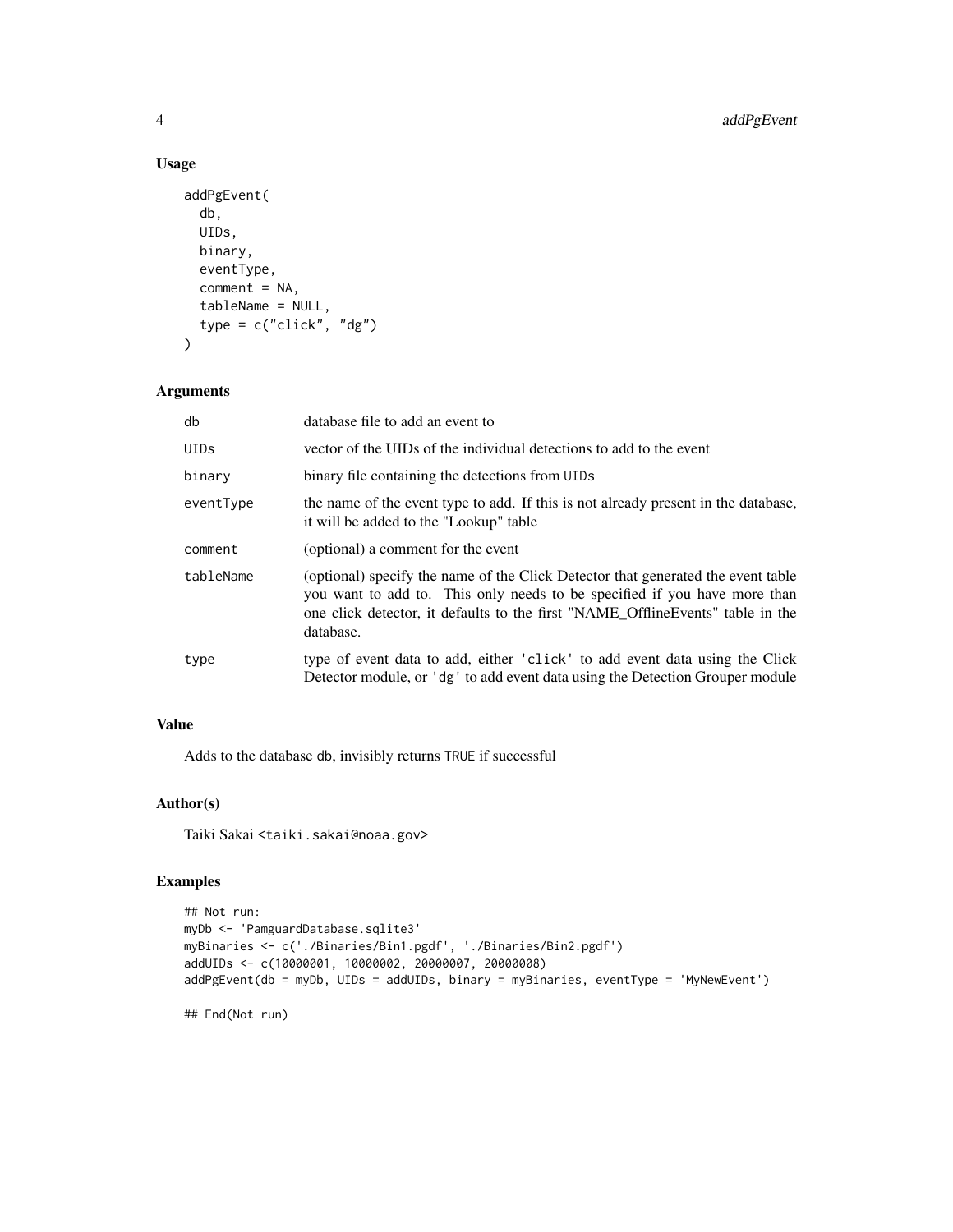<span id="page-4-0"></span>

Add GPS data to an existing Pamguard database

#### Usage

```
addPgGps(
  db,
 gps,
  source = c("SPOTcsv", "SPOTgpx", "csv"),
 format = c("%m/%d/%Y %H:%M:%S", "%m-%d-%Y %H:%M:%S",
    "%Y/%m/%d %H:%M:%S", "%Y-%m-%d %H:%M:%S"),
  tz = "UTC")
```
# Arguments

| db     | database file to add gps data to                                                                                                                                                                                                                                              |
|--------|-------------------------------------------------------------------------------------------------------------------------------------------------------------------------------------------------------------------------------------------------------------------------------|
| gps    | data. frame of gps data or a character of the file name to be read. If a data. frame or<br>non-SPOT csv file, needs columns UTC, Latitude, and Longitude. If multiple<br>separate tracks are present in the same dataset, this should be marked with a<br>column labeled Name |
| source | one of SPOTcsv, SPOTgpx, or csv. Describes the source of the GPS data, not<br>needed if gps is a data.frame                                                                                                                                                                   |
| format | date format for converting to POSIXct, only needed for source='csv'. See<br>strptime                                                                                                                                                                                          |
| tz     | timezone of gps source being added, will be converted to UTC                                                                                                                                                                                                                  |

# Value

Adds to the database db, invisibly returns the Name of the GPS track if successful (NA if not named)

#### Author(s)

Taiki Sakai <taiki.sakai@noaa.gov>

```
## Not run:
# not run because example files don't exist
myDb <- 'PamguardDatabase.sqlite3'
# adding from a .gpx file downloaded from SPOT
spotGpx <- 'SpotGPX.gpx'
addPgGps(myDb, spotGpx, source='SPOTgpx')
```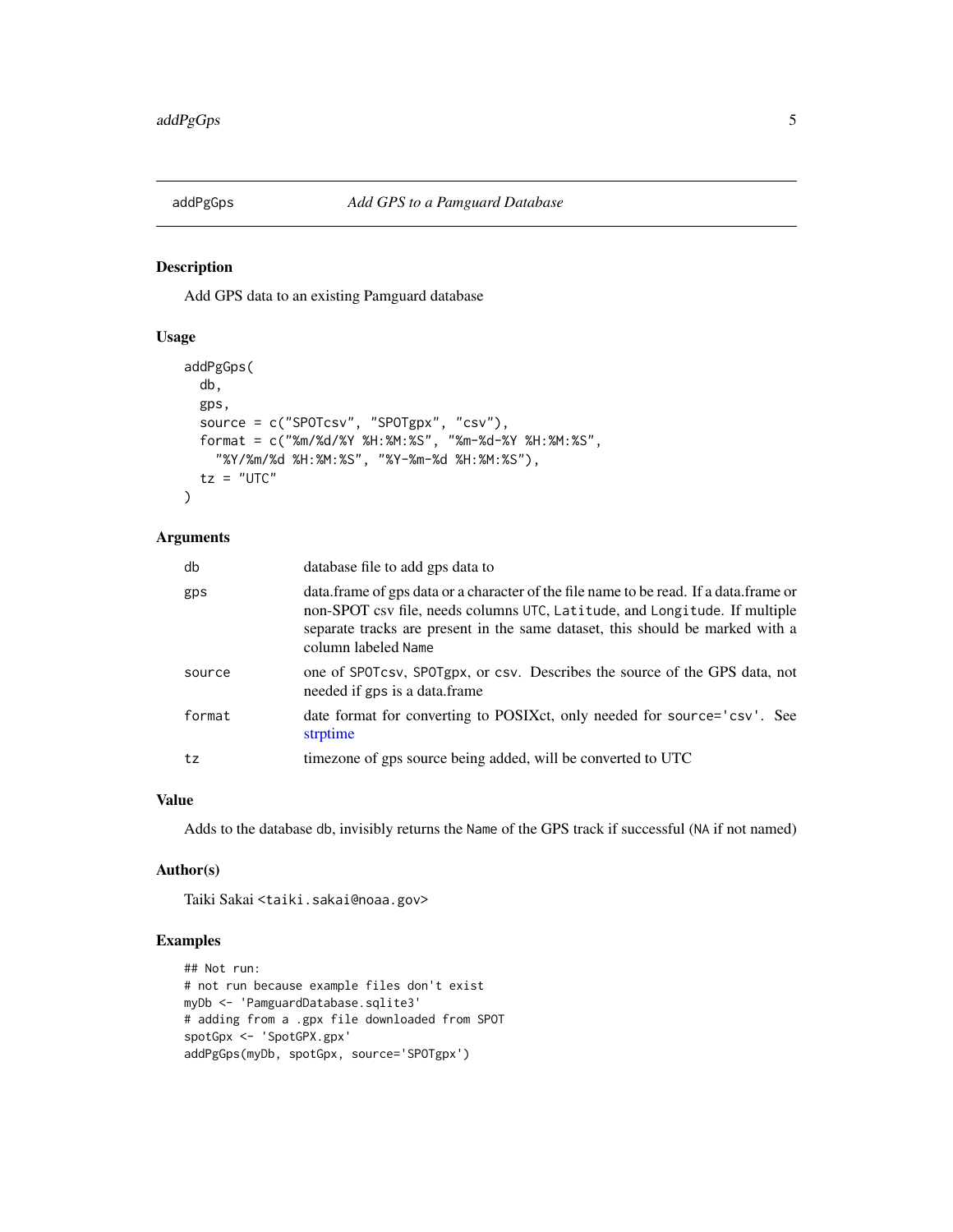```
# adding from a csv file with a Y-M-D H:M date format
gpsCsv <- 'GPS.csv'
addPgGps(myDb, gpsCsv, source='csv', format='%Y-%m-%d %H:%M')
## End(Not run)
```
browseEdinfo *Browse a List of Environmental Datasets*

# Description

This function browses the list of selected environmental datasets that are recommended as a starting point, and prompts the user to select one to use, returning an edinfo object. Also allows user to filter by variable name, matching will be attempted using regex

#### Usage

```
browseEdinfo(var = NULL)
```
#### Arguments

var the name or partial name of a variable to filter the available datasets by

#### Value

Returns an edinfo class object that can be used to get environmental data with other functions

#### Author(s)

Taiki Sakai <taiki.sakai@noaa.gov>

```
## Not run:
# browse the full list (interactive)
edi <- browseEdinfo()
# search for sst datasets (interactive)
edi <- browseEdinfo(var='sst')
## End(Not run)
```
<span id="page-5-0"></span>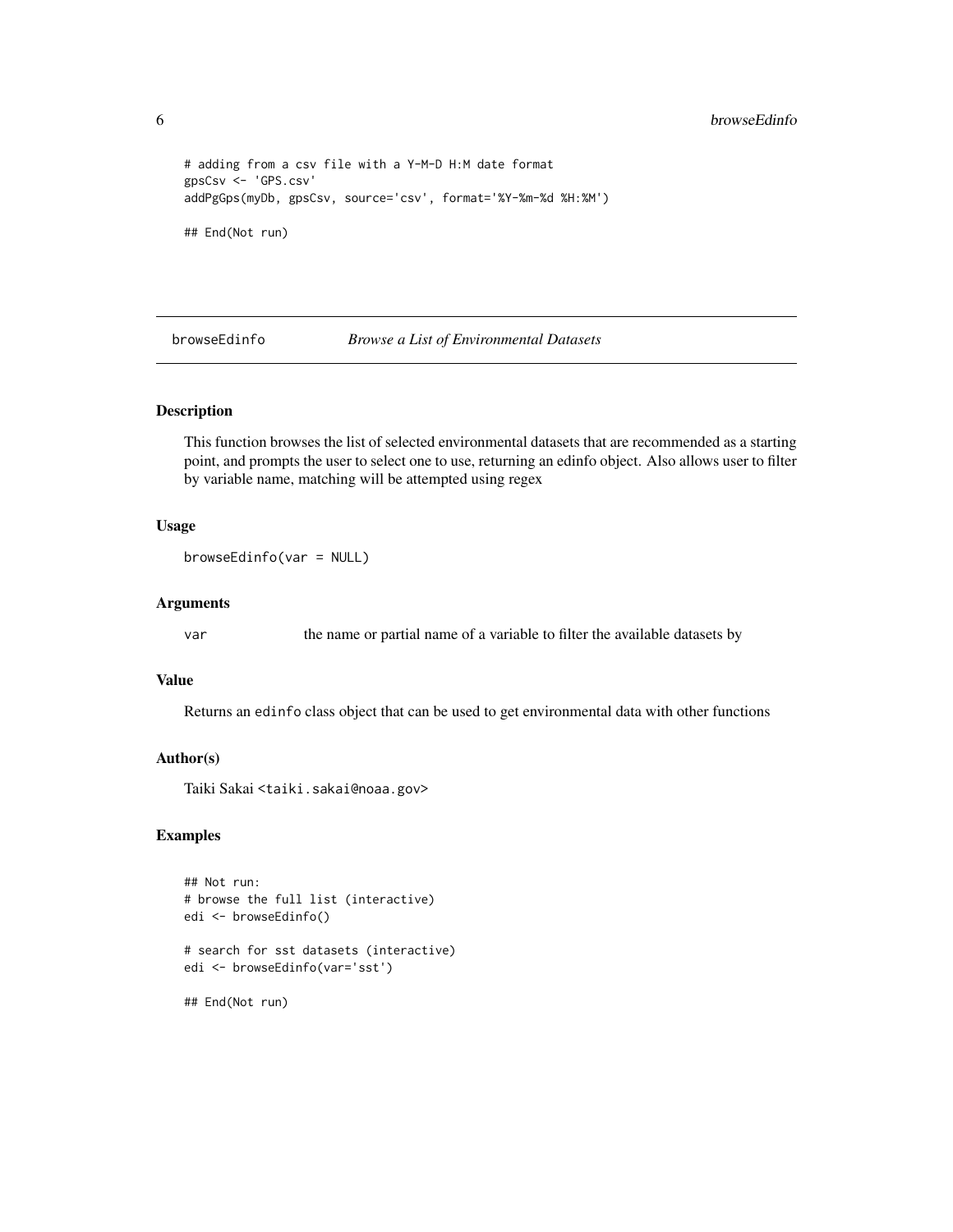<span id="page-6-0"></span>

Creates sound speed profiles (Depth vs Sound Speed) using temperature and salinity data downloaded from HYCOM data servers

### Usage

```
createSSP(
 x,
  f = 30000,
 nc = NULL,ncVars = c("salinity", "water_temp"),
 dropNA = TRUE)
```
#### Arguments

| $\mathsf{x}$ | a data.frame with columns UTC, Longitude, and Latitude to create sound speed<br>profiles for                                                                                                                                                                                     |
|--------------|----------------------------------------------------------------------------------------------------------------------------------------------------------------------------------------------------------------------------------------------------------------------------------|
| $\mathsf{f}$ | the frequency (Hz) to generate the profile for                                                                                                                                                                                                                                   |
| nc           | netedf file containing salinity and temperature data at depth, if NULL (default)<br>these will be downloaded from HYCOM servers                                                                                                                                                  |
| ncVars       | names of the salinity and temperature variables (in that order) in your netcdf file,<br>only change these if you are providing your own file to no                                                                                                                               |
| dropNA       | logical flag to drop NA values from soundspeeed profile from outputs. SSP<br>will be calculated up to the maximum depth at each coordinate, which can vary.<br>Setting this option to FALSE ensures that outputs are the same length for each<br>coordinate, which can be useful |

#### Value

a list with one element for each row of x, each element is a list containing speed, the sound speed (m/s), and depth (m)

#### Author(s)

Taiki Sakai <taiki.sakai@noaa.gov>

```
## Not run:
# examples not run because they require internet connection
coords <- data.frame(UTC=as.POSIXct('2014-07-15 01:00:00', tz='UTC'),
                    Longitude = -119, Latitude = 33)
```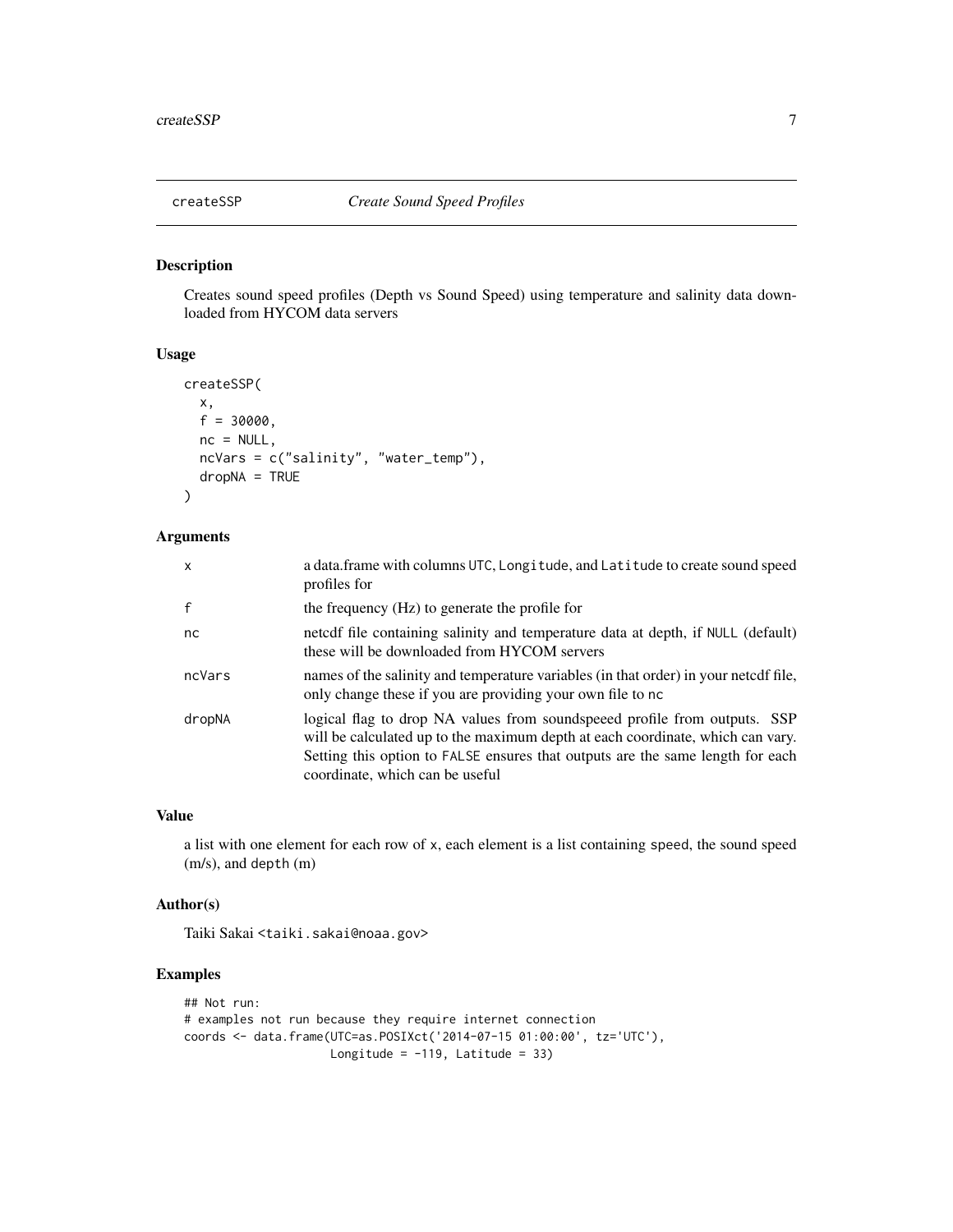<span id="page-7-0"></span>8 dataToRanges

```
ssp <- createSSP(coords)
plot(x=ssp[[1]]$speed, y=-ssp[[1]]$depth, type='l')
## End(Not run)
```
<span id="page-7-1"></span>dataToRanges *Create List of the Ranges of Coordinates*

# Description

Creates a named list with the ranges of Longitude, Latitude, and Time (UTC) data for use in functions like [formatURL.](#page-12-1) Can also specify an amount to buffer the min and max values by for each coordinate

# Usage

```
dataToRanges(data, buffer = c(\theta, \theta, \theta))
```
#### Arguments

| data   | a data frame with longitude, latitude, and time (UTC) columns                                                 |
|--------|---------------------------------------------------------------------------------------------------------------|
| buffer | a vector of the amount to buffer the min and max values of Longitude, Latitude,<br>and UTC by (in that order) |

#### Value

a list with the ranges of coordinates for Longitude, Latitude, and UTC. Ranges are listed as c(left, right), so if your data spans across the dateline

#### Author(s)

Taiki Sakai <taiki.sakai@noaa.gov>

```
gps <- data.frame(Latitude = c(32, 32.1, 32.2, 32.2, 32.2),
                 Longitude = c(-110, -110.1, -110.2, -110.3, -110.4),
                  UTC = as.POSIXct(c('2000-01-01 00:00:00', '2000-01-01 00:00:10',
                                     '2000-01-01 00:00:20', '2000-01-01 00:00:30',
                                     '2000-01-01 00:00:40')))
dataToRanges(gps)
```

```
dataToRanges(gps, buffer = c(.05, .05, 86400))
```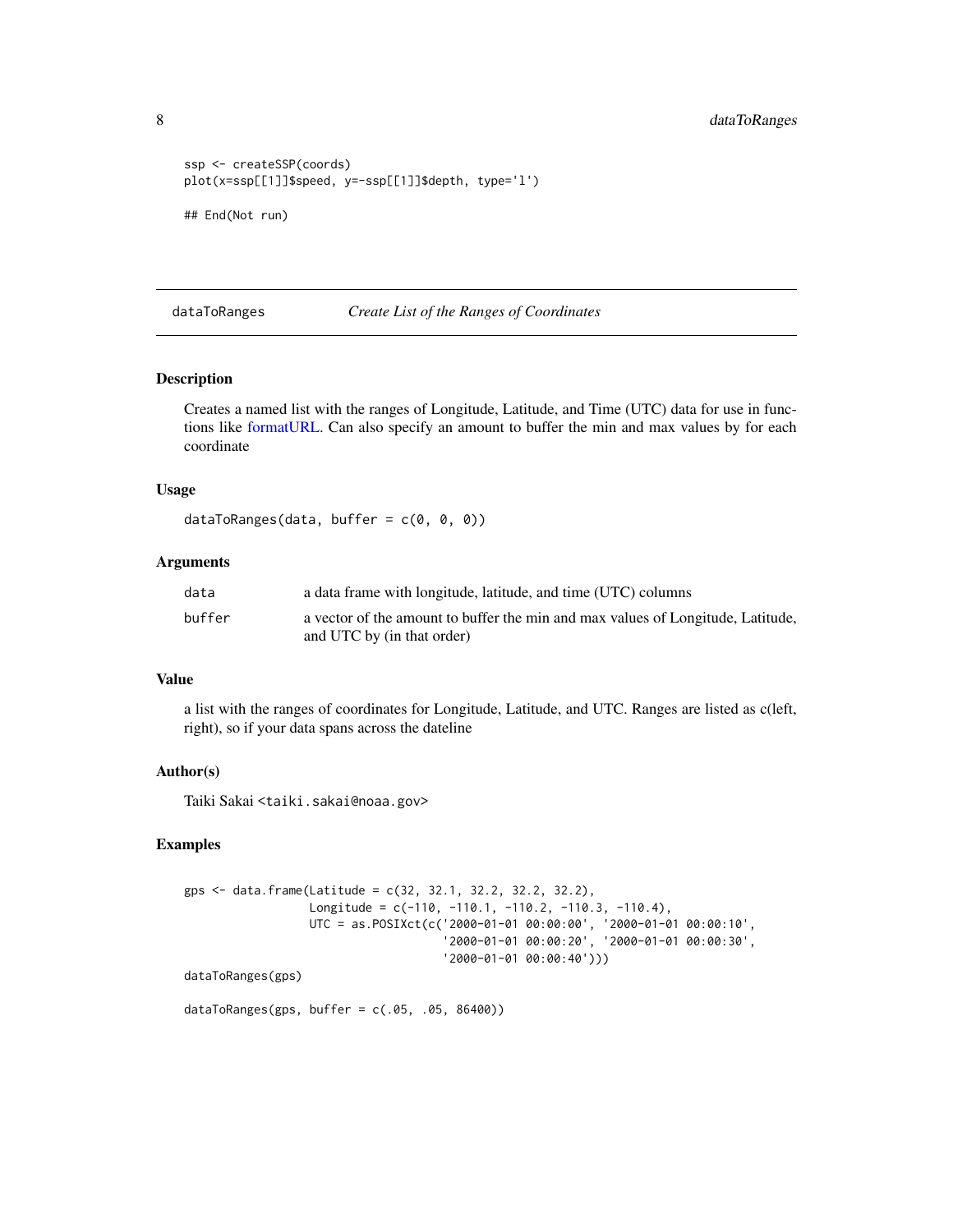<span id="page-8-0"></span>Decimate a folder of .wav files or a single .wav file to a new sample rate.

#### Usage

```
decimateWavFiles(inDir, outDir, newSr, progress = TRUE)
```
# Arguments

| inDir    | directory of wave files to decimate. Can also be a single way file. |
|----------|---------------------------------------------------------------------|
| outDir   | directory to write wave files to                                    |
| newSr    | sample rate to decimate the files to                                |
| progress | logical flag to show progress bar                                   |

## Details

This code is based on R code written by Jay Barlow.

#### Value

Invisibly returns the names of all files that were successfully decimated

# Author(s)

Taiki Sakai <taiki.sakai@noaa.gov>

```
origDir <- file.path(tempdir(), 'origSR')
decDir <- file.path(tempdir(), 'decSR')
writeClickWave('origWav.wav', outDir=origDir, signalLength = 1, clickLength = 100,
               clicksPerSecond = 200, frequency = 20000, sampleRate = 100000)
decWavs <- decimateWavFiles(origDir, decDir, 50000)
file.remove(paste0(origDir, 'origWav.wav'))
file.remove(decWavs)
```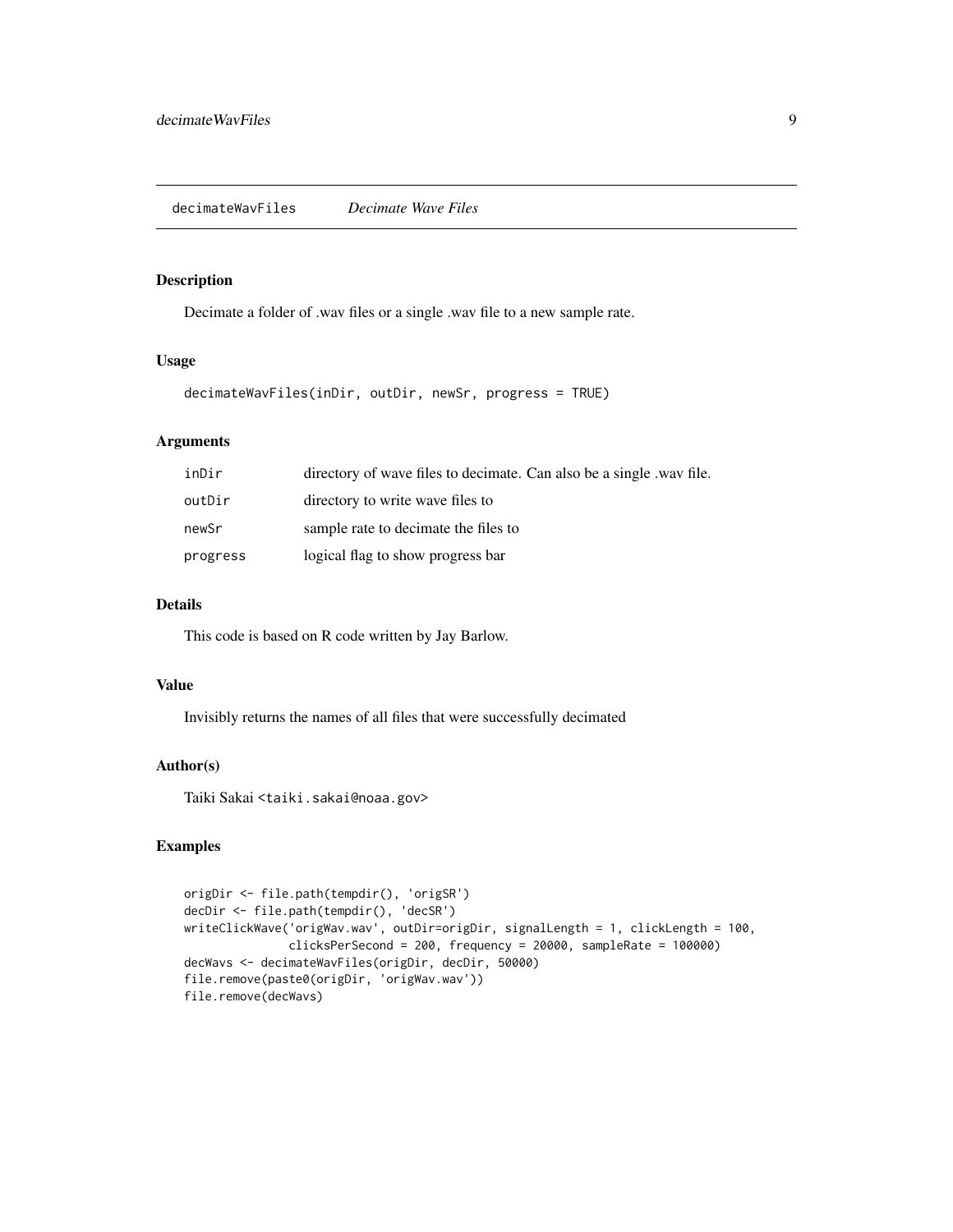<span id="page-9-0"></span>

Downloads environmental data matching the coordinates in a set of data

# Usage

```
downloadEnv(
  data,
  edinfo,
  fileName = NULL,
  buffer = c(\emptyset, \emptyset, \emptyset),
  progress = TRUE
)
```
# Arguments

| data     | Data containing Longitude, Latitude, and UTC to download matching environ-<br>mental data for                      |
|----------|--------------------------------------------------------------------------------------------------------------------|
| edinfo   | either a edinfo object from getEdinfo or erddapToEdinfo or an ERDDAP dataset<br>ID                                 |
| fileName | name of the file to save downloaded data. If left as the default NULL, data will be<br>saved to a temporary folder |
| buffer   | numeric vector of the amount to buffer the Longitude, Latitude, and UTC coor-<br>dinates by                        |
| progress | logical flag to show download progress                                                                             |

# Value

if download is successful, invisibly returns the filename. If it fails returns FALSE.

If successful, the file name of downloaded data. If not, returns FALSE

### Author(s)

Taiki Sakai <taiki.sakai@noaa.gov>

```
data \leq data.frame(Latitude = 32, Longitude = -117,
                   UTC = as.POSIXct('2000-01-01 00:00:00', tz='UTC'))
## Not run:
# not run because download could take time
# download jplMURSST41 dataset
edi <- erddapToEdinfo('jplMURSST41')
```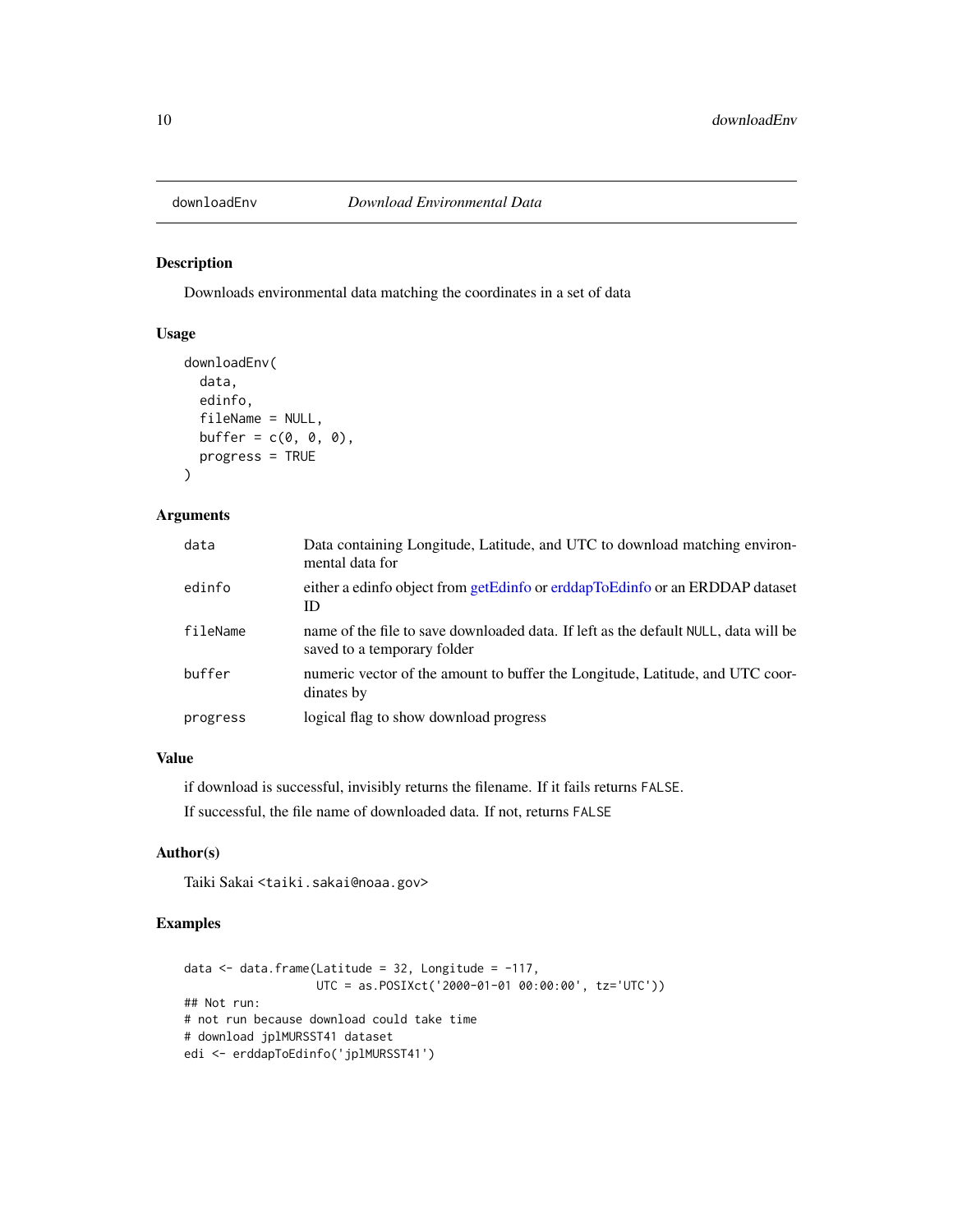# <span id="page-10-0"></span>edinfoToURL 11

```
ncFile <- downloadEnv(data, edi, 'sstData.nc')
# browse suggested sst datasets, then download
edi <- browseEdinfo(var='sst')
ncFile <- downloadEnv(data, edi, 'sstData.nc')
## End(Not run)
```
<span id="page-10-1"></span>edinfoToURL *Create a URL for Downloading Data from a edinfo Object*

# Description

Creates a properly formatted URL (see [formatURL\)](#page-12-1) from a datalist either from the package's recommended sources or an ERDDAP dataset id

# Usage

```
edinfoToURL(edinfo, ranges)
```
#### Arguments

| edinfo | a edinfo class object, either from getEdinfo or created by erddapToEdinfo    |
|--------|------------------------------------------------------------------------------|
| ranges | list of ranges for Longitude, Latitude, and UTC. Must be a named list with a |
|        | vector of min/max values for each of the three dimensions                    |

# Value

a properly formatted URL that can be used to download environmental data

# Author(s)

Taiki Sakai <taiki.sakai@noaa.gov>

```
sstEdi <- getEdinfo()[['jplMURSST41']]
# select all variables for download
sstEdi <- varSelect(sstEdi, TRUE)
edinfoToURL(sstEdi, ranges = list(Latitude = c(32, 33),
                                 Longitude = c(-118, -117),
                                  UTC = as.POSIXct(c('2000-01-01 00:00:00',
                                                     '2000-01-02 00:00:00'), tz='UTC')))
```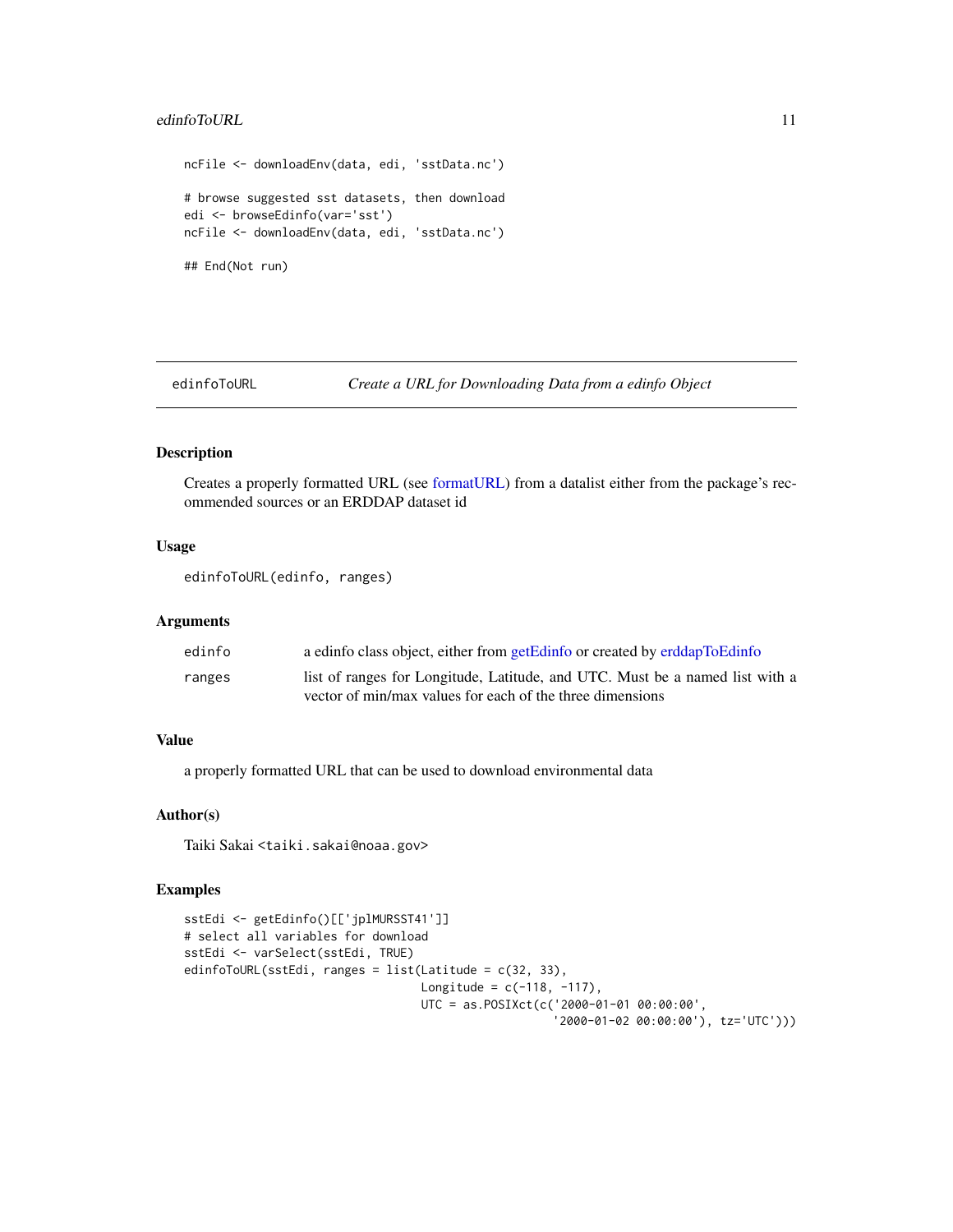<span id="page-11-0"></span>

A list of edinfo objects, mostly used internally for functions. These objects represent different environmental data sources from ERDDAP servers and are used to download environmental data.

#### Usage

erddapList

#### Format

A list with objects of class edinfo

# Source

Southwest Fisheries Science Center / NMFS / NOAA

<span id="page-11-1"></span>erddapToEdinfo *Create an edinfo Object from an ERDDAP Dataset Id*

# Description

Creates an edinfo object that can be used to create a URL for downloading environmental data using [edinfoToURL](#page-10-1)

#### Usage

```
erddapToEdinfo(
  dataset,
  baseurl = "https://upwell.pfeg.noaa.gov/erddap/",
  chooseVars = TRUE
)
hycomToEdinfo(
  dataset = "GLBy0.08/expt_93.0",
 baseurl = "https://ncss.hycom.org/thredds/ncss/",
  chooseVars = TRUE
\mathcal{L}
```

| dataset    | an ERDDAP or HYCOM dataset id, or the result from info             |
|------------|--------------------------------------------------------------------|
| baseurl    | the base URL of an ERDDAP/HYCOM server                             |
| chooseVars | logical flag whether or not to select which variables you want now |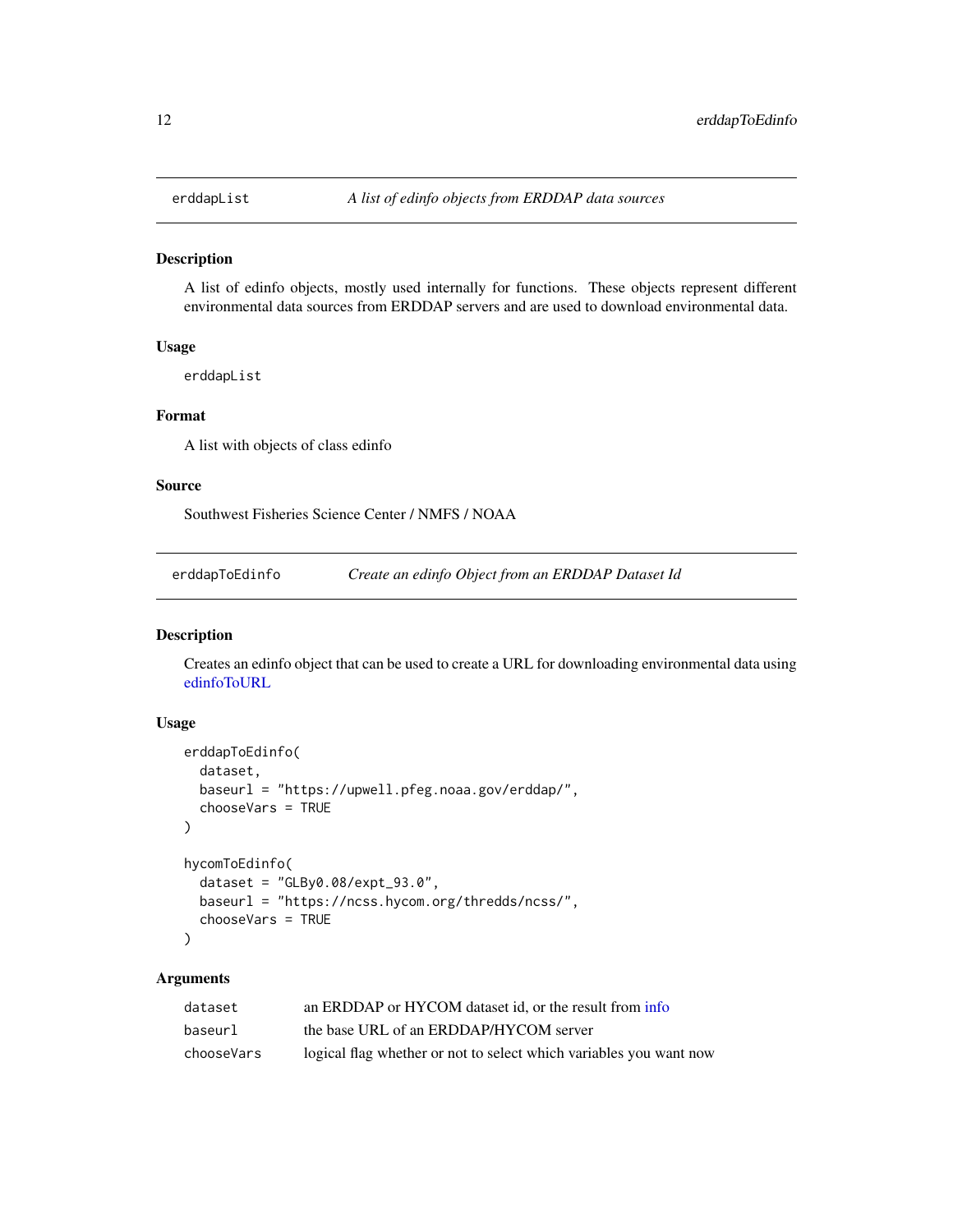#### <span id="page-12-0"></span>formatURL 13

# Value

an edinfo list object that can be used to download environmental data

# Author(s)

Taiki Sakai <taiki.sakai@noaa.gov>

# Examples

```
## Not run:
# examples not run because they require internet connection
sstEdi <- erddapToEdinfo('jplMURSST41')
# dataset from a diferent erddap server
sshEdi <- erddapToEdinfo('hawaii_soest_2ee3_0bfa_a8d6',
                          baseurl = 'http://apdrc.soest.hawaii.edu/erddap/')
# THese work the same - erddap function will pass to hycom if appears to be hycom dataset
hycomEdi <- hycomToEdinfo('GLBy0.08/expt_93.0')
hycomEdi <- erddapToEdinfo('GLBy0.08/expt_93.0')
```
## End(Not run)

<span id="page-12-1"></span>formatURL *Format URL for Environmental Data Download*

# Description

This creates a properly formatted URL for downloading environmental data either from an ERD-DAP or HYCOM server. This URL can be pasted into a browser or submitted to something like httr::GET to actually download the data. Also see [edinfoToURL](#page-10-1)

### Usage

```
formatURL(
 base,
  dataset,
  fileType,
  vars,
 ranges,
  stride = 1,
  style = c("erddap", "hycom")
)
```

| base    | the base URL to download from       |
|---------|-------------------------------------|
| dataset | the specific datased ID to download |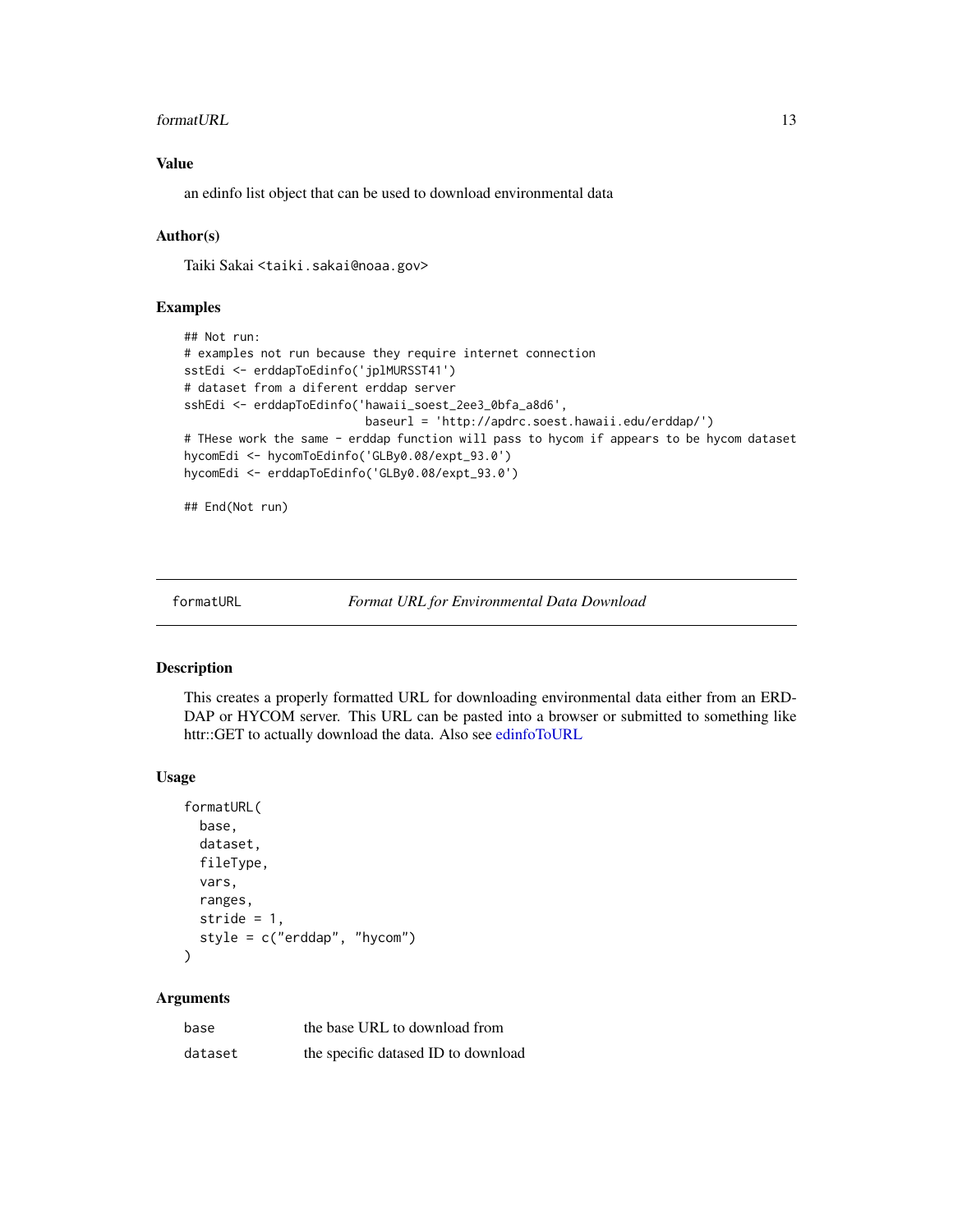<span id="page-13-0"></span>

| fileType | the type of file to download, usually a netcdf                                                                                                                                                                                                                                                                     |
|----------|--------------------------------------------------------------------------------------------------------------------------------------------------------------------------------------------------------------------------------------------------------------------------------------------------------------------|
| vars     | a vector of variables to download                                                                                                                                                                                                                                                                                  |
| ranges   | a list of three vectors specifying the range of data to download, must a list with<br>named vectors Longitude, Latitude, and UTC where each vector is c(min,<br>max) (Note: even if the time is something like "dayOfYear" this should still be<br>called 'UTC' for the purpose of this list). (see dataToRanges). |
| stride   | the stride for all dimensions, a value of 1 gets every data point, 2 gets every<br>other, etc.                                                                                                                                                                                                                     |
| style    | either 'erddap' or 'hycom'                                                                                                                                                                                                                                                                                         |

#### Value

a properly formatted URL that can be used to download environmental data

# Author(s)

Taiki Sakai <taiki.sakai@noaa.gov>

#### Examples

```
formatURL(
    base = "https://upwell.pfeg.noaa.gov/erddap/griddap/",
    dataset = "jplMURSST41",
    fileType = "nc",
    vars = "analysed_sst",
    ranges = list(
               Latitude = c(30, 31),
               Longitude = c(-118, -117),
             UTC = as.POSIXct(c('2005-01-01 00:00:00', '2005-01-02 00:00:00'), tz='UTC')
             ),
    stride=1,
    style = 'erddap'
\mathcal{L}
```

```
getEdinfo Browse a List of Curated Environmental Datasets
```
#### Description

This function gets the list of environmental datasets provided as a recommended starting point for various measures

#### Usage

getEdinfo()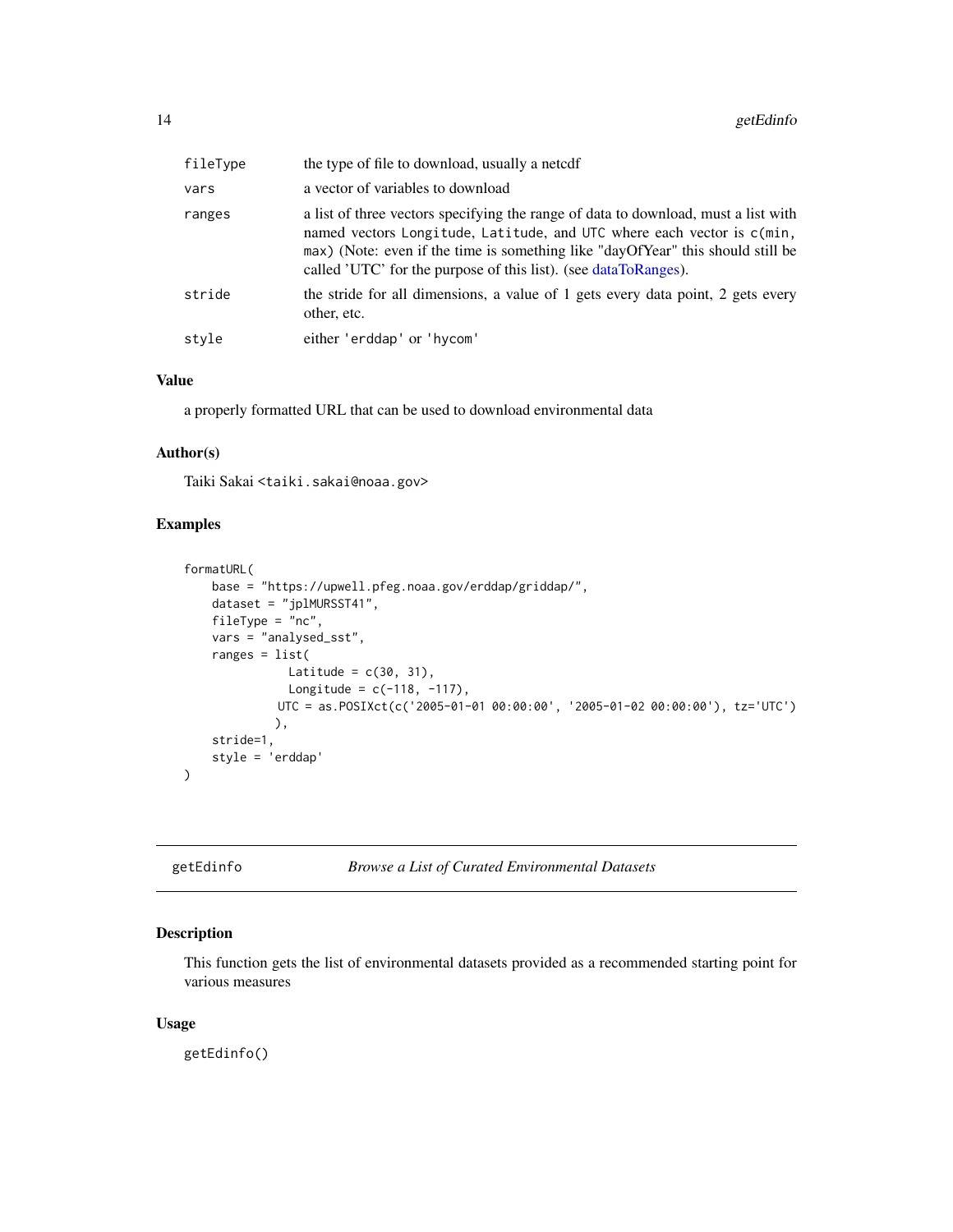# <span id="page-14-0"></span>hycomList 15

# Value

a list of edinfo list objects

# Author(s)

Taiki Sakai <taiki.sakai@noaa.gov>

# Examples

```
ediList <- getEdinfo()
ediList[[1]]
ediList[['jplMURSST41']]
```
hycomList *A list of edinfo objects from HYCOM data sources*

# Description

A list of edinfo objects, mostly used internally for functions. These objects represent different environmental data sources from HYCOM servers and are used to download environmental data.

#### Usage

hycomList

# Format

A list with objects of class edinfo

# Source

Southwest Fisheries Science Center / NMFS / NOAA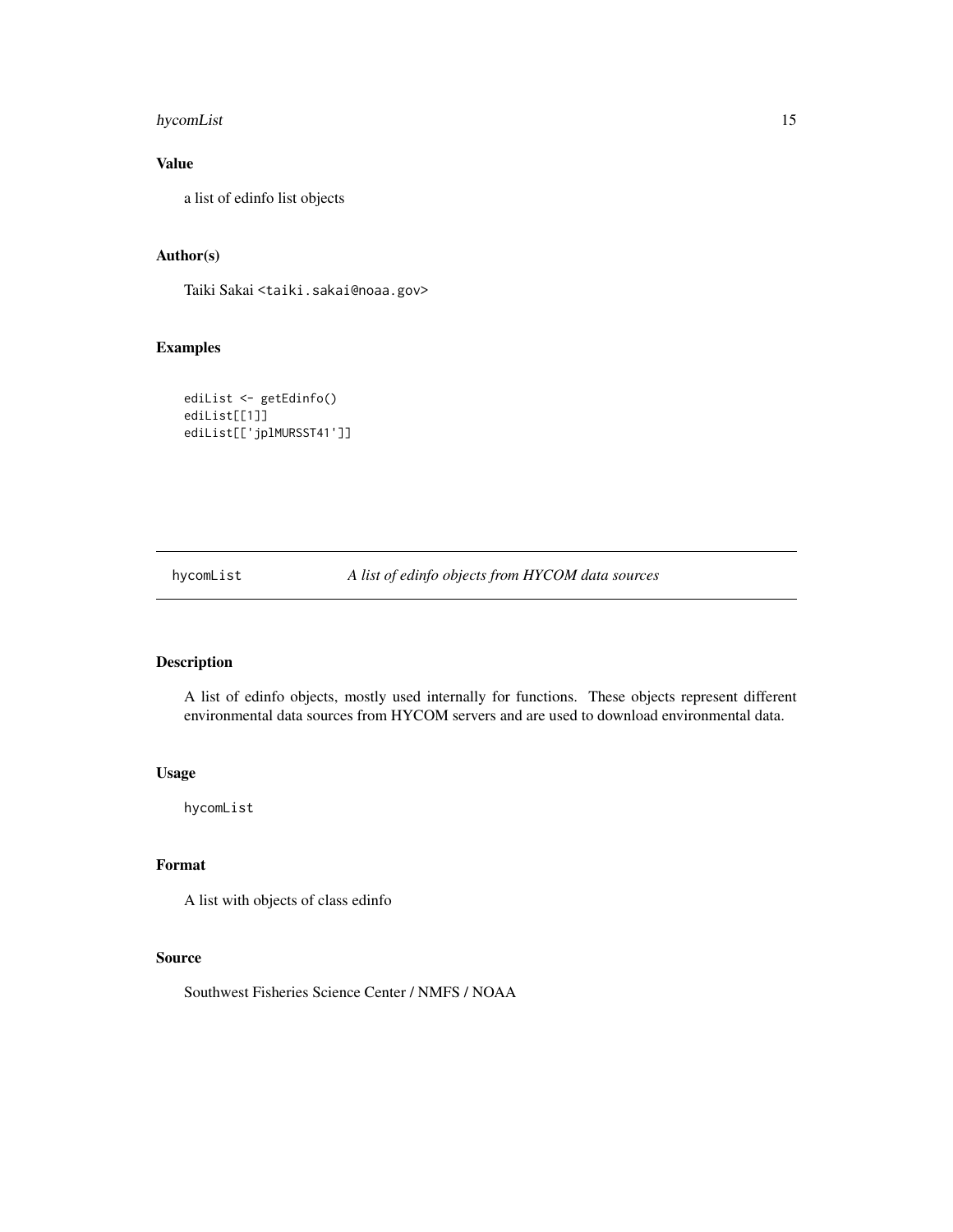<span id="page-15-0"></span>

Extracts all variables from a netcdf file matching Longitude, Latitude, and UTC coordinates in given dataframe

# Usage

```
matchEnvData(
  data,
  nc = NULL,var = NULL,buffer = c(\emptyset, \emptyset, \emptyset),
  FUN = c(mean),fileName = NULL,
  progress = TRUE,
  depth = 0,
  ...
\mathcal{L}## S4 method for signature 'data.frame'
matchEnvData(
  data,
  nc = NULL,var = NULL,buffer = c(\emptyset, \emptyset, \emptyset),
  FUN = c(mean),fileName = NULL,
  progress = TRUE,
  depth = 0,
  ...
)
```

| data       | dataframe containing Longitude, Latitude, and UTC to extract matching vari-<br>ables from the netedf file                                                                               |  |
|------------|-----------------------------------------------------------------------------------------------------------------------------------------------------------------------------------------|--|
| nc.        | name of a netcdf file, ERDDAP dataset id, or an edinfo object                                                                                                                           |  |
| var        | (optional) vector of variable names                                                                                                                                                     |  |
| buffer     | vector of Longitude, Latitude, and Time (seconds) to buffer around each data-<br>point. All values within the buffer will be used to report the mean, median, and<br>standard deviation |  |
| <b>FUN</b> | a vector or list of functions to apply to the data. Default is to apply mean,<br>median, and standard deviation calculations                                                            |  |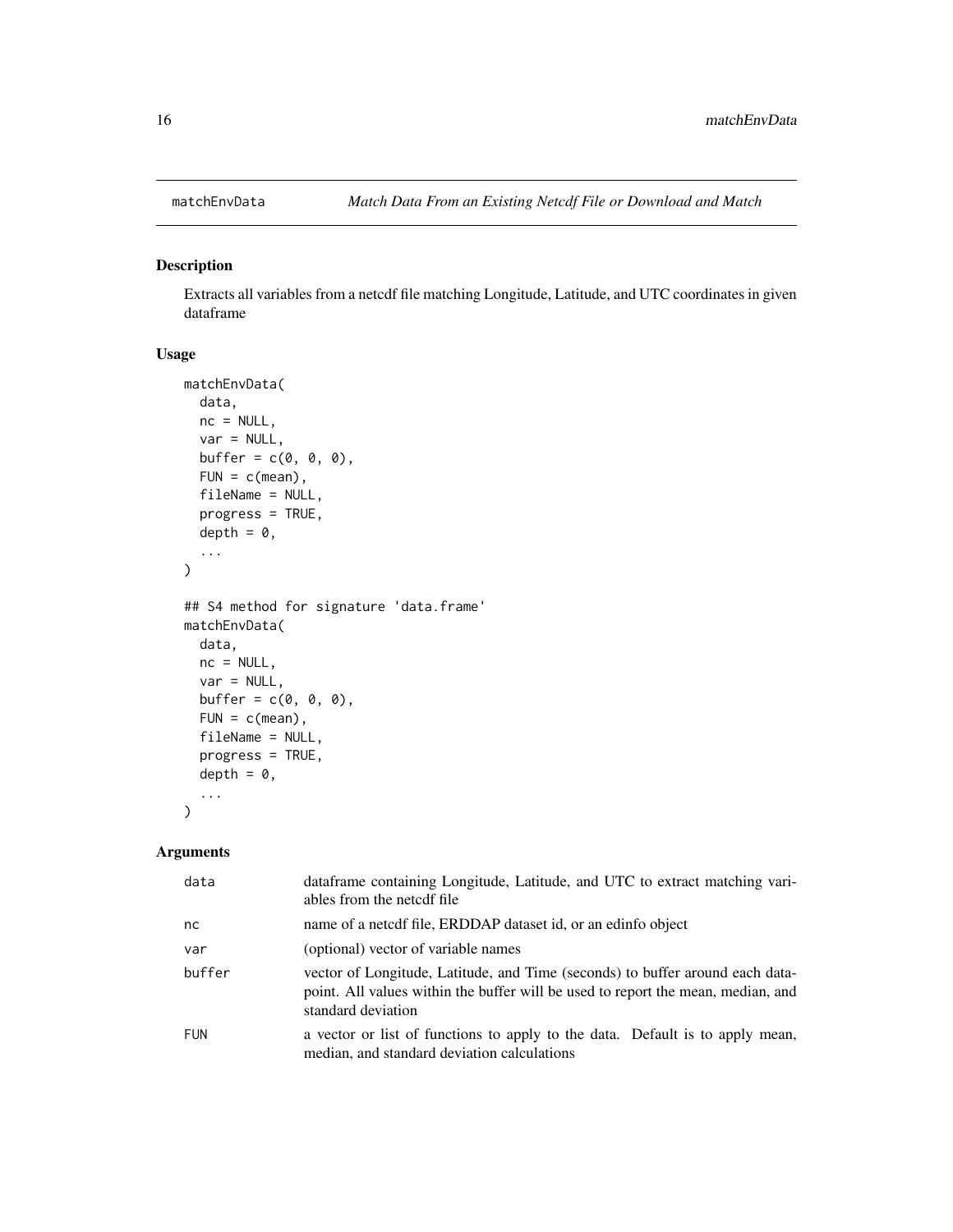# <span id="page-16-0"></span>matchEnvData 17

| fileName | (optional) file name to save downloaded no file to. If not provided, then no<br>no files will be stored, instead small temporary files will be downloaded and<br>then deleted. This can be much faster, but means that the data will need to be<br>downloaded again in the future. If filendme is provided, then the function will<br>attempt to download a single nc file covering the entire range of your data. If<br>your data spans a large amount of time and space this can be problematic. |  |
|----------|----------------------------------------------------------------------------------------------------------------------------------------------------------------------------------------------------------------------------------------------------------------------------------------------------------------------------------------------------------------------------------------------------------------------------------------------------------------------------------------------------|--|
| progress | logical flag to show progress bar                                                                                                                                                                                                                                                                                                                                                                                                                                                                  |  |
| depth    | depth values (meters) to use for matching, overrides any Depth column in the<br>data or can be used to specify desired depth range when not present in data.<br>Variables will be summarised over the range of these depth values. NULL uses<br>all available depth values                                                                                                                                                                                                                         |  |
| .        | other parameters to pass to ncToData                                                                                                                                                                                                                                                                                                                                                                                                                                                               |  |

# Value

original dataframe with three attached columns for each variable in the netcdf file, one for each of mean, median, and standard deviation of all values within the buffer

# Author(s)

Taiki Sakai <taiki.sakai@noaa.gov>

```
data \leq data.frame(Latitude = 32, Longitude = -117,
                   UTC = as.POSIXct('2000-01-01 00:00:00', tz='UTC'))
## Not run:
# Not run because downloads files
sstEdi <- getEdinfo()[['jplMURSST41']]
sstEdi <- varSelect(sstEdi, TRUE)
# default calculates mean, median, and standard deviation
matchEnvData(data, sstEdi)
# get just mean within a buffer around coordinates
matchEnvData(data, sstEdi, FUN = mean, buffer = c(.01, .01, 86400))
# Can also work from an existing nc file
nc <- downloadEnv(data, sstEdi, buffer = c(.01, .01, 86400))
matchEnvData(data, nc = nc)
# Using a custom function
meanPlusOne <- function(x) {
  mean(x, na.rm=TRUE) + 1
}
matchEnvData(data, nc=nc, FUN=c(mean, meanPlusOne))
## End(Not run)
```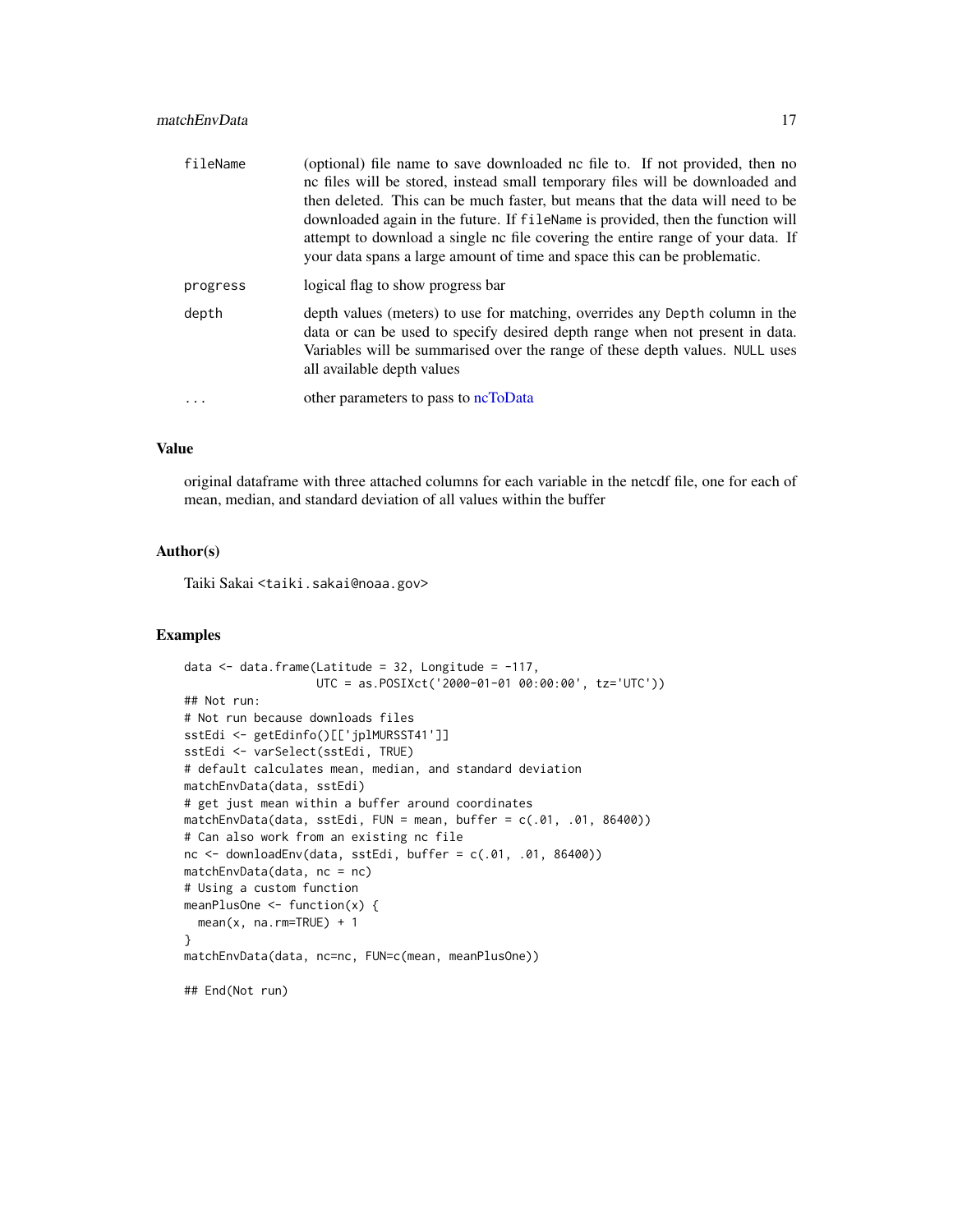<span id="page-17-1"></span><span id="page-17-0"></span>

Extracts all variables from a netcdf file matching Longitude, Latitude, and UTC coordinates in given dataframe

# Usage

```
ncToData(
 data,
  nc,
 buffer = c(0, 0, 0),FUN = c(mean),
  raw = FALSE,keepMatch = TRUE,
 progress = TRUE,
 depth = 0,
  verbose = TRUE
)
```

| data       | dataframe containing Longitude, Latitude, and UTC to extract matching vari-<br>ables from the netcdf file                                                                                                                                                                                                                                   |
|------------|---------------------------------------------------------------------------------------------------------------------------------------------------------------------------------------------------------------------------------------------------------------------------------------------------------------------------------------------|
| nc         | name of a netedf file                                                                                                                                                                                                                                                                                                                       |
| buffer     | vector of Longitude, Latitude, and Time (seconds) to buffer around each data-<br>point. All values within the buffer will be used to report the mean, median, and<br>standard deviation                                                                                                                                                     |
| <b>FUN</b> | a vector or list of functions to apply to the data. Default is to apply mean,<br>median, and standard deviation calculations                                                                                                                                                                                                                |
| raw        | logical flag to return only the raw values of the variables. If TRUE the output will<br>be changed to a list with length equal to the number of data points. Each item<br>in the list will have separate named entries for each variable that will have all<br>values within the given buffer and all values for any Z coordinates present. |
| keepMatch  | logical flag to keep the matched coordinates, these are useful to make sure the<br>closest point is actually close to your XYZT                                                                                                                                                                                                             |
| progress   | logical flag to show progress bar for matching data                                                                                                                                                                                                                                                                                         |
| depth      | depth values (meters) to use for matching, overrides any Depth column in the<br>data or can be used to specify desired depth range when not present in data.<br>Variables will be summarised over the range of these depth values. NULL uses<br>all available depth values                                                                  |
| verbose    | logical flag to show warning messages for possible coordinate mismatch                                                                                                                                                                                                                                                                      |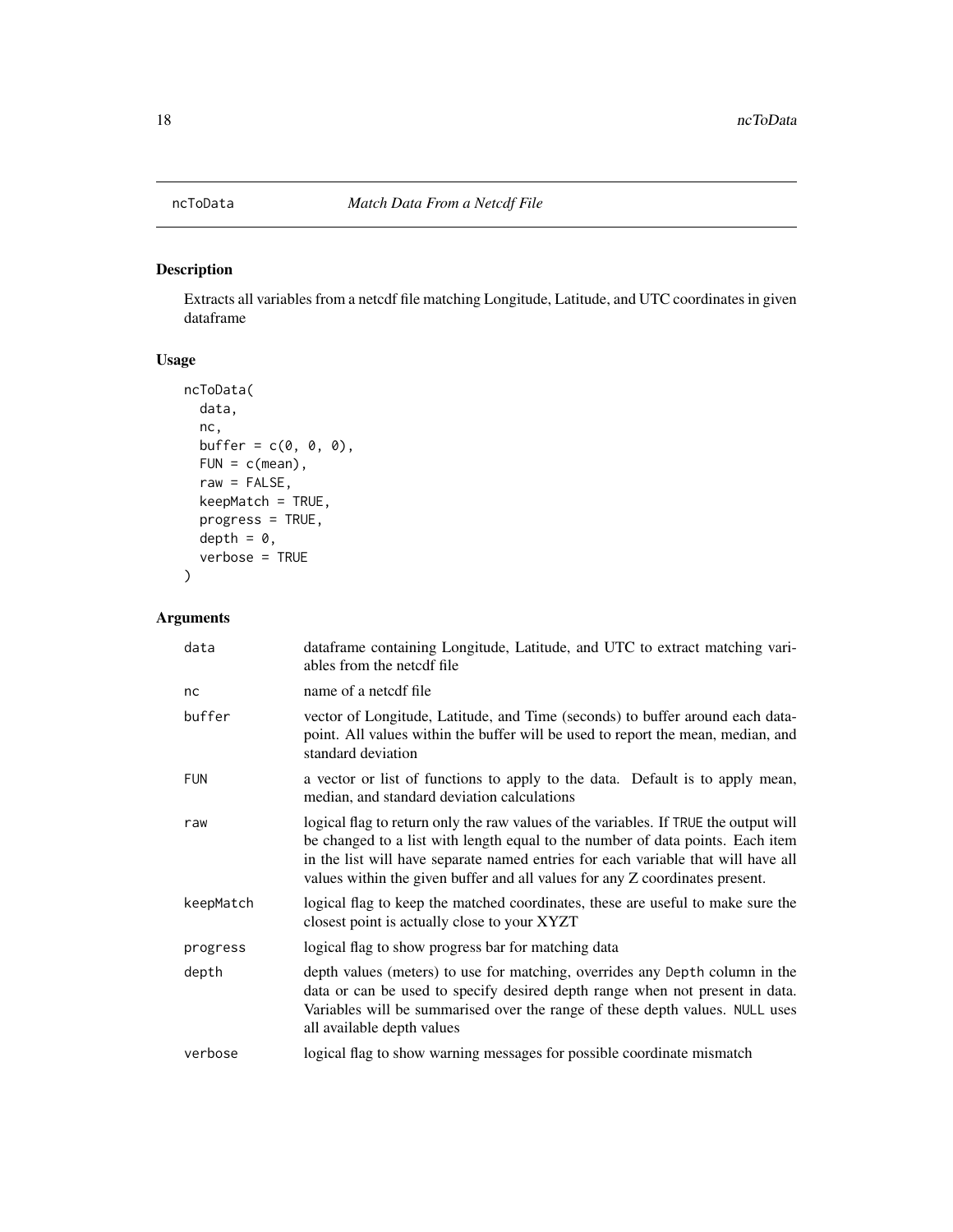# <span id="page-18-0"></span>peakTrough 19

#### Value

original dataframe with three attached columns for each variable in the netcdf file, one for each of mean, median, and standard deviation of all values within the buffer

# Author(s)

Taiki Sakai <taiki.sakai@noaa.gov>

#### Examples

```
data \leq data.frame(Latitude = 32, Longitude = -117,
                   UTC = as.POSIXct('2005-01-01 00:00:00', tz='UTC'))
nc <- system.file('extdata', 'sst.nc', package='PAMmisc')
# default calculates mean
ncToData(data, nc = nc)
# calculate mean, median, and sd
ncToData(data, nc=nc, FUN=c(mean, median, sd), buffer = c(.01, .01, 86400))
# custom function
meanPlusOne <- function(x) {
   mean(x, na.rm=TRUE) + 1}
ncToData(data, nc=nc, FUN=c(mean, meanPlusOne))
```
peakTrough *Find Peaks and Troughs in a Spectrum*

#### Description

Finds up to three peaks in a spectrum, as well as the troughs between those peaks.

#### Usage

```
peakTrough(spec, freqBounds = c(10, 30), dbMin = -15, smooth = 5, plot = FALSE)
```

| spec       | the spectrum of a signal, the first column must be frequency in kilohertz, the<br>second column must be dB                                                                                                                                                             |
|------------|------------------------------------------------------------------------------------------------------------------------------------------------------------------------------------------------------------------------------------------------------------------------|
| fregBounds | a two element vector specifying the frequency range around the highest peak to<br>search for a second/third peak. Units are in kHz, a value of c(f1, f2) requires a<br>second peak to be at least f1 kHz away from the first peak, but no further than<br>f2 kHz away. |
| dbMin      | minimum dB level for second / third peaks, relative to maximum dB. Any points<br>lower than this dB level will not be considered a candidate peak.                                                                                                                     |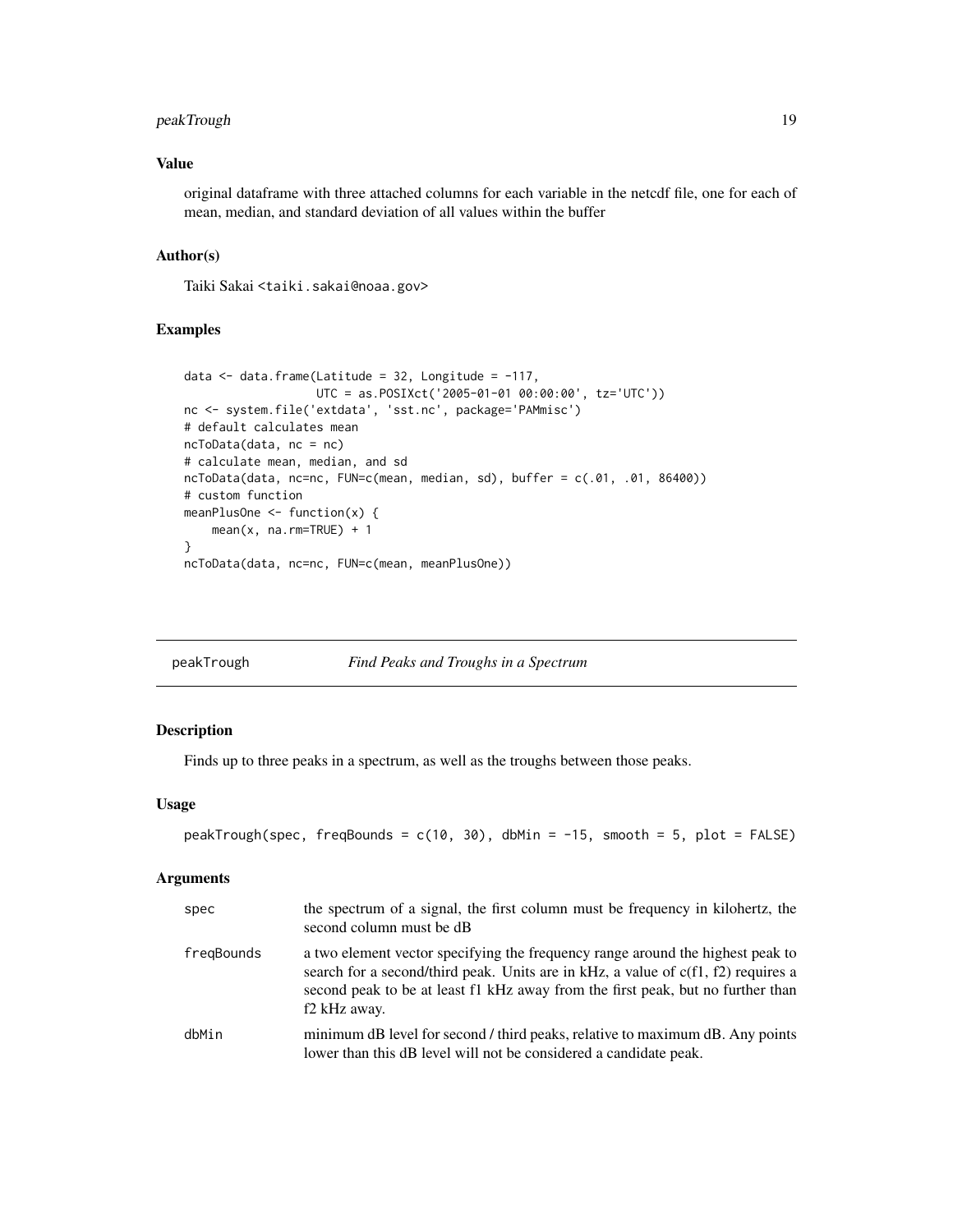| smooth | the amount to smooth the spectrum before attempting to find second / third        |
|--------|-----------------------------------------------------------------------------------|
|        | peaks. Uses a simple local average, smooth is the total number of points to       |
|        | use. A value of 1 applies no smoothing.                                           |
| plot   | logical flag to plot image of peak/trough locations on spectrum. Useful for find- |
|        | ing appropriate settings for freqBounds and dbMin                                 |

# Details

The first peak is the frequency with the highest dB level (first and last frequency points are ignored). Then this uses a very simple algorithm to find second and third peaks in a spectrum. Peak candidates are identified with a few simple steps:

- **Step 1** Use a local average of (smooth) points to smooth the spectrum.
- Step 2 Check if a point is larger than both its neighbors.
- Step 3 Check if points are within the frequency range specified by freqBounds. Points must be at least f1 kHz away from the frequency , but no further than f2 kHz away.
- Step 4 Check if points are above the minimum dB level specified by dbMin.

From the remaining points the point with the highest dB level is selected as the second peak, then the frequency range filter of Step 3 is applied again around this second peak before attempting to find a third peak. If no second or third peak is found (ie. no values fall within the specified frequency and dB search ranges), then it will be set to 0. The trough values are set as the frequency with the lowest dB level between any peaks that were found. The trough values will be 0 for any peaks that were not found.

If you are unsure of what levels to specify for freqBounds and dbMin, setting plot=TRUE will show a visualization of the search range and selected peaks so you can easily see if the selected parameters are capturing the behavior you want.

#### Value

a dataframe with the frequencies (in kHz) of up to 3 peaks and 2 troughs between those peaks. Also reports the peak-to-peak distance. Any peaks / troughs that were not able to be found (based on freqBounds and dbMin parameters) will be 0.

#### Author(s)

Taiki Sakai <taiki.sakai@noaa.gov>

```
clickWave <- createClickWave(signalLength = .1, clickLength = 1000, clicksPerSecond = 200,
                             frequency = 3e3, sampleRate = 10e3)
peakTrough(seewave::spec(clickWave, plot=FALSE), plot=TRUE)
```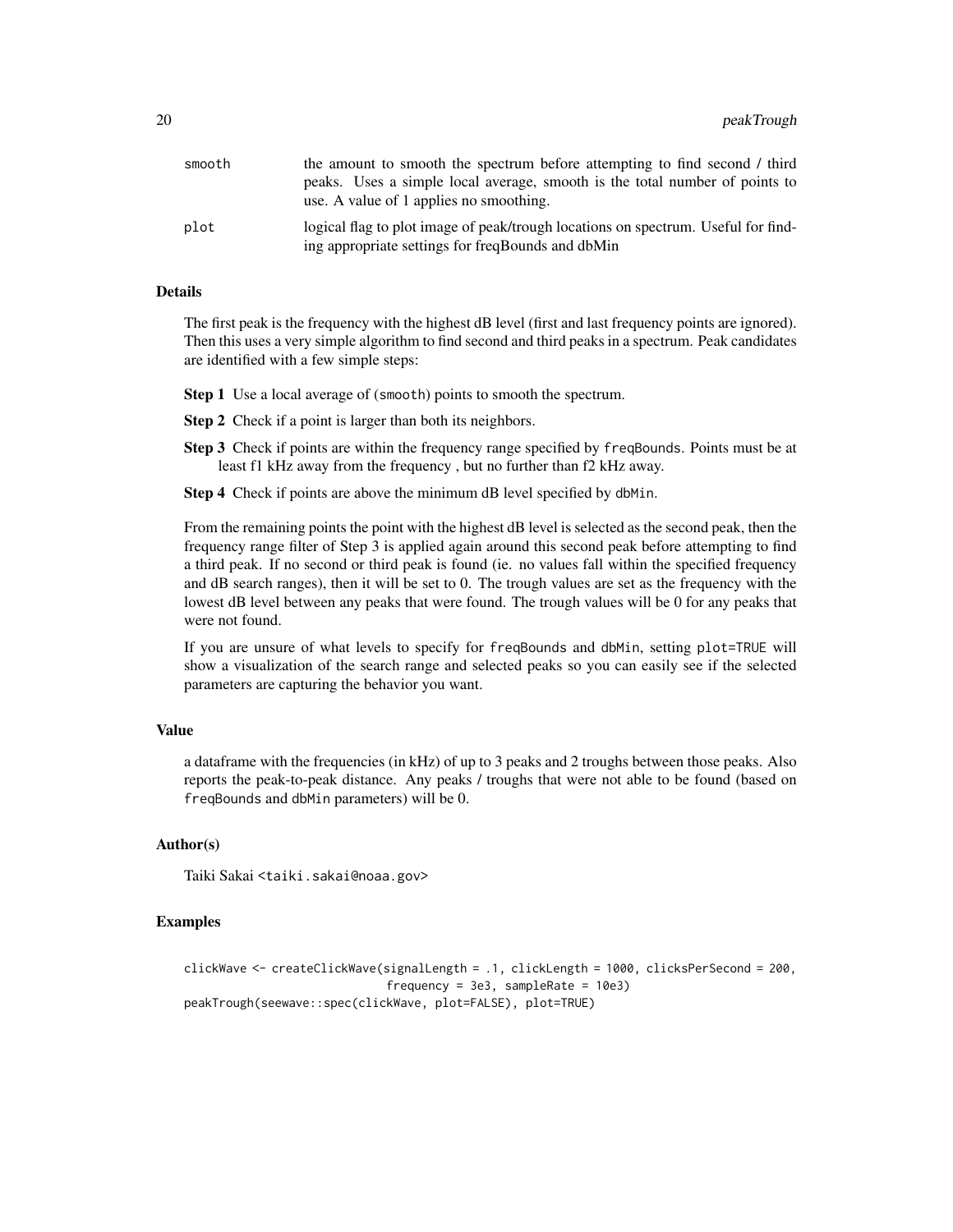<span id="page-20-0"></span>

Traces the ray of a sound through a varying soundspeed profile for a fixed amount of time. Also plots the provided sound speed profile and all traces generated. All code here is based on MATLAB code originally written by Val Schmidt from the University of New Hampshire Val Schmidt (2021). raytrace https://www.mathworks.com/matlabcentral/fileexchange/26253-raytrace), MATLAB Central File Exchange. Retrieved June 29, 2021.

# Usage

raytrace(x0, z0, theta0, tt, zz, cc, plot = TRUE, progress = FALSE)

#### Arguments

| x0            | starting horizontal coordinate in meters                                                                              |
|---------------|-----------------------------------------------------------------------------------------------------------------------|
| z0            | starting vertical coordinate in meters                                                                                |
| theta0        | starting angle(s) of ray in degrees                                                                                   |
| tt            | max travel time of ray in seconds                                                                                     |
| ZZ            | vertical coordinates of sound speed profile (positive values are down)                                                |
| <sub>CC</sub> | sound speed measurements at zz locations, meters / second                                                             |
| plot          | logical flag to plot. Can be a vector of length two to individually select plotting<br>one of the two plots generated |
| progress      | logical flag to show progress bar                                                                                     |

# Value

A list with four elements: x, the horizontal coordinates of ray path, z the vertical coordinates of ray path, t actual travel time of ray in seconds, and d the total distance the ray traveled. Each individual item in the output is a list with one entry for each theta0 provided.

#### Author(s)

Taiki Sakai <taiki.sakai@noaa.gov>

```
# Setup the sound speed profile
zz <- seq(from=0, to=5000, by=1)
cc <- 1520 + zz * -.05
cc[751:length(cc)] <- cc[750] + (zz[751:length(zz)] - zz[750])*.014
rt <- raytrace(0, 0, 5, 120, zz, cc, TRUE)
```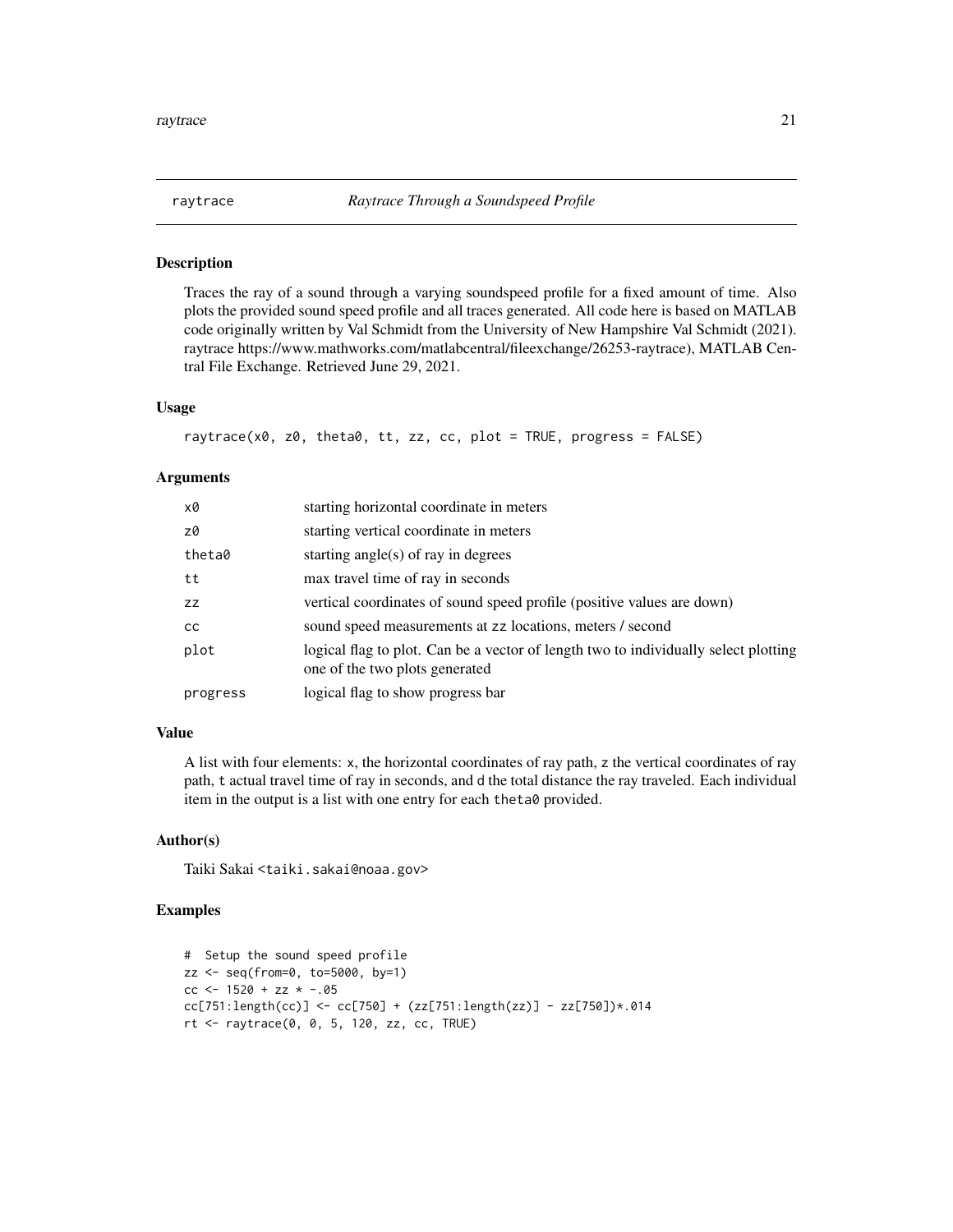<span id="page-21-0"></span>

Read in a GPX file and convert the tracks to a dataframe

#### Usage

```
readGPXTrack(x)
```
# Arguments

x a path to a .gpx file

# Value

a dataframe with columns Latitude, Longitude, UTC, and Name

# Author(s)

Taiki Sakai <taiki.sakai@noaa.gov>

# Examples

```
gpxFile <- system.file('extdata', 'GPX.gpx', package='PAMmisc')
gpxData <- readGPXTrack(gpxFile)
str(gpxData)
```
readSpecAnno *Read Pamguard Spectrogram Annotation Table*

# Description

Reads the Spectrogram Annotation table from a PAMGuard database and applies some minor formatting

# Usage

readSpecAnno(db, table = "Spectrogram\_Annotation")

| db    | database file to read data from                  |
|-------|--------------------------------------------------|
| table | name of the Spectrogram Annotation table to read |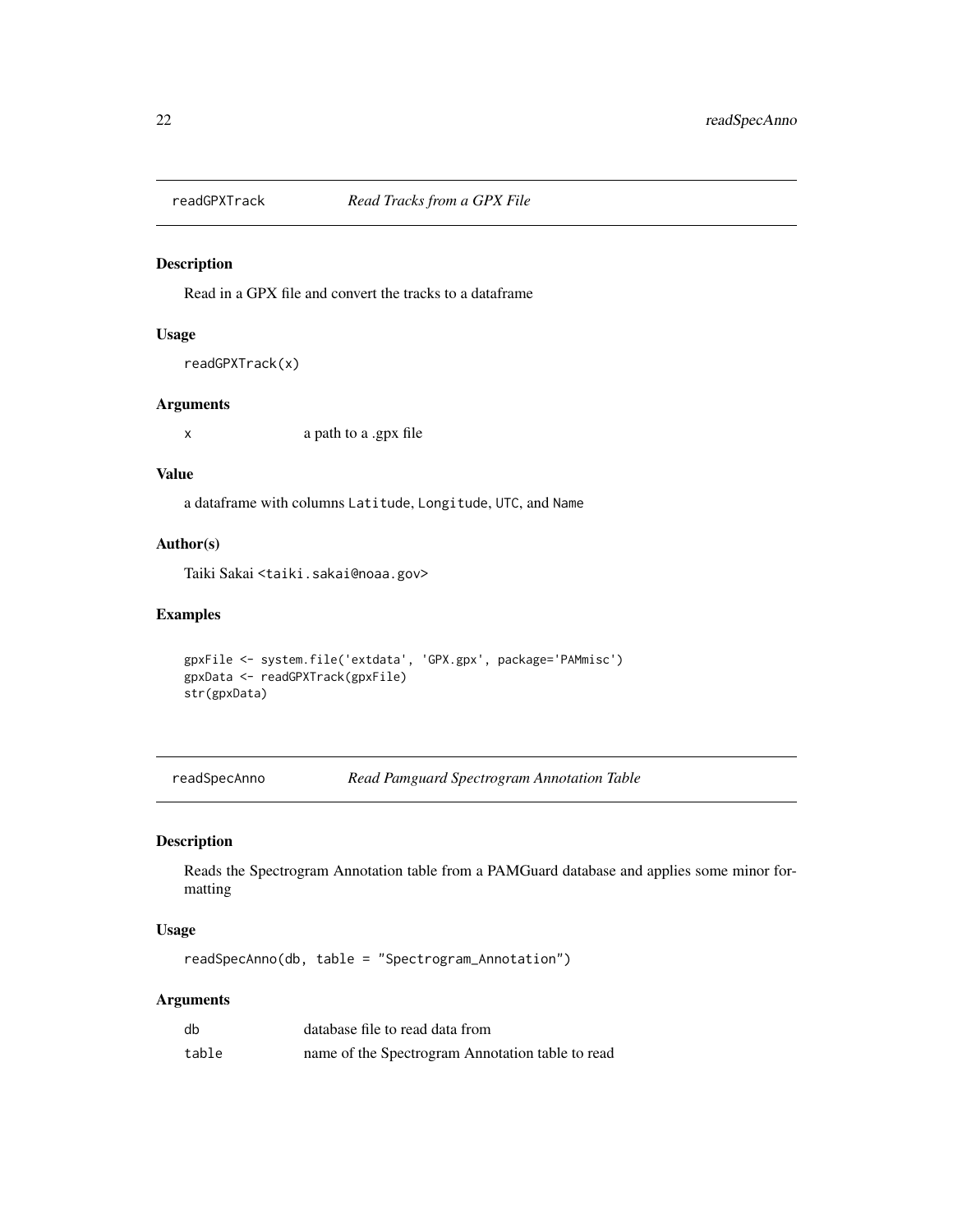# <span id="page-22-0"></span>soundtrapQAQC 23

# Value

a dataframe containing spectrogram annotation data

# Author(s)

Taiki Sakai <taiki.sakai@noaa.gov>

# Examples

```
## Not run:
myDb <- 'PamguardDatabase.sqlite3'
specAnno <- readSpecAnno(db)
```
## End(Not run)

soundtrapQAQC *Perform QA/QC on Soundtrap Files*

# Description

Gathers data from Soundtrap XML log files to perform QA/QC on a set of recordings.

#### Usage

```
soundtrapQAQC(dir, outDir = NULL, xlim = NULL, label = NULL, plot = TRUE)
```
# Arguments

| dir    | directory containing Soundtrap XML logs, wav files, and SUD files. Can either<br>be a single directory containing folders with all files (will search recursively), or<br>a vector of three directories containing the SUD files, wav files, and XML files<br>(in that order - alphabetical S-W-X) |
|--------|----------------------------------------------------------------------------------------------------------------------------------------------------------------------------------------------------------------------------------------------------------------------------------------------------|
| outDir | if provided, output plots and data will be written to this folder                                                                                                                                                                                                                                  |
| xlim   | date limit for plots                                                                                                                                                                                                                                                                               |
| label  | label to be used for plots and names of exported files                                                                                                                                                                                                                                             |
| plot   | logical flag to create output plots                                                                                                                                                                                                                                                                |

#### Value

list of dataframes with summary data for \$xmlInfo, \$sudInfo, and \$wavInfo

# Author(s)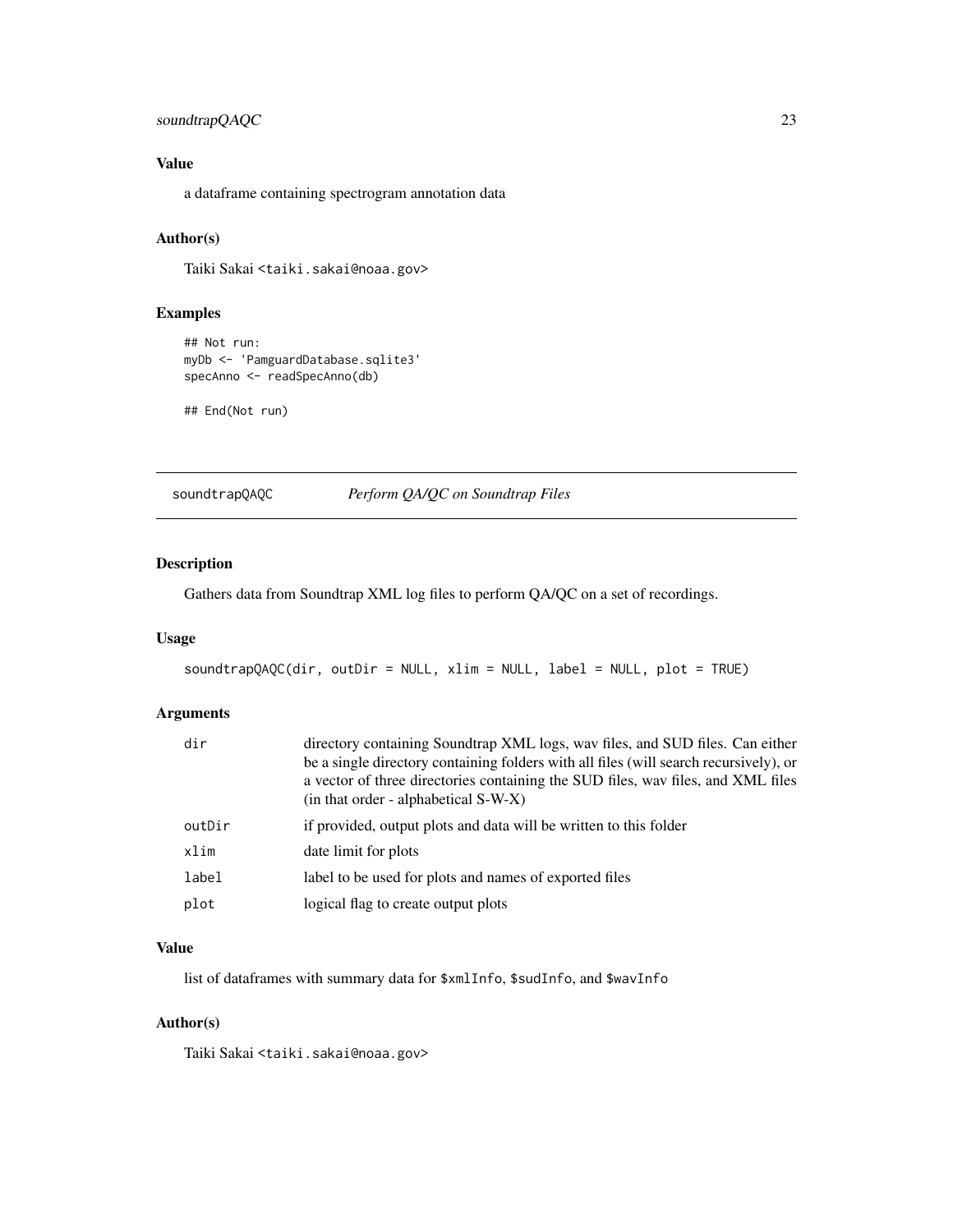#### Examples

```
## Not run:
# not run
stDir <- './Data/SoundtrapFiles/'
stData <- soundtrapQAQC(stDir, plot=TRUE)
# save data
stData <- soundtrapQAQC(stDir, outDir='./Data/SoundtrapFiles/QAQC', plot=TRUE)
# or provide separate folders of data
stDirs <- c('./Data/SoundtrapFiles/SUDFiles',
            './Data/SoundtrapFiles/WavFiles',
            './Data/SoundtrapFiles/XMLFiles')
stData <- soundtrapQAQC(stDirs, plot=TRUE)
## End(Not run)
```
squishList *Compress a List by Name*

# Description

Attempts to compress a list by combining elements with the same name, searching recursively if there are lists in your list

#### Usage

squishList(myList, unique = FALSE)

#### Arguments

| myList | a list with named elements to be compressed                 |
|--------|-------------------------------------------------------------|
| unique | logical flag to try and reduce result to only unique values |

#### Details

items with the same name are assumed to have the same structure and will be combined. Dataframes will be combined with bind\_rows, vectors just be collapsed into one vector, matrices will be combined with rbind, lists will be combined recursively with another call to squishList

# Value

a list with one element for every unique name in the original list

#### Author(s)

<span id="page-23-0"></span>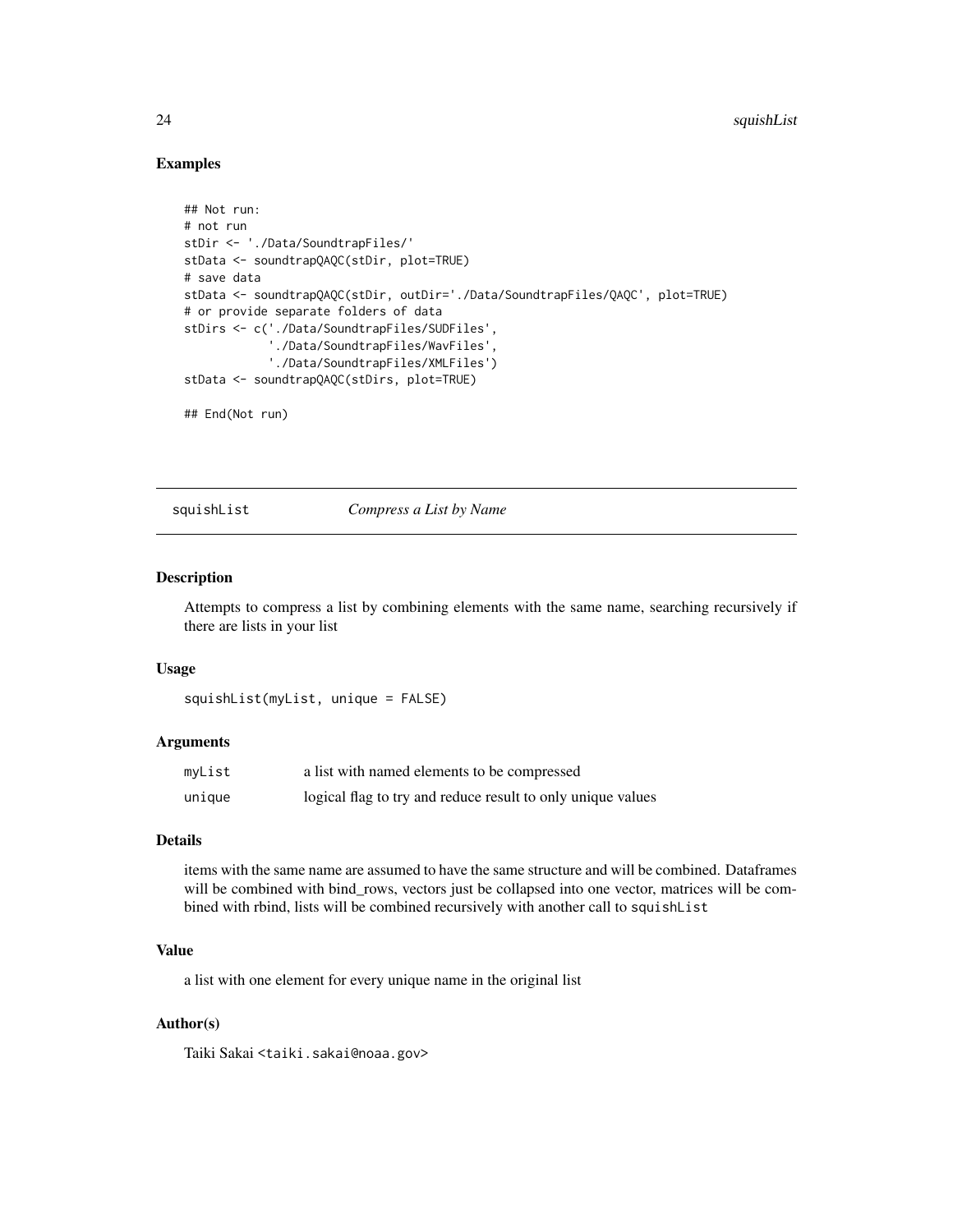# <span id="page-24-0"></span>straightPath 25

# Examples

```
myList <- list(a=1:3, b=letters[1:4], a=5:6, b=letters[4:10])
squishList(myList)
myList <- list(a=1:3, b=data.frame(x=1:3, y=4:6), b=data.frame(x=10:14, y=1:5))
squishList(myList)
myList <- list(a=list(c=1:2, d=2), b=letters[1:3], a=list(c=4:5, d=6:9))
squishList(myList)
```
straightPath *Mark Straight Path Segments in GPS Track*

#### Description

This function attempts to mark portions of a GPS track where a ship is traveling in a straight line by comparing the recent average heading with a longer term average heading. If these are different, then the ship should be turning. Note this currently does not take in to account time, only number of points

# Usage

```
straightPath(gps, nSmall = 10, nLarge = 60, thresh = 10, plot = FALSE)
```
# Arguments

| gps    | gps data with columns Longitude, Latitude, and UTC (POSIX format). Usually<br>this has been read in from a Pamguard database, in which case columns Heading<br>and Speed will also be used. |
|--------|---------------------------------------------------------------------------------------------------------------------------------------------------------------------------------------------|
| nSmall | number of points to average to get ship's current heading                                                                                                                                   |
| nLarge | number of points to average to get ship's longer trend heading                                                                                                                              |
| thresh | the amount which nSmall and nBig should differ by to call this a turn                                                                                                                       |
| plot   | logical flag to plot result, gps must also have columns Latitude and Longitude                                                                                                              |

#### Value

the original dataframe gps with an added logical column straight indicating which portions are approximately straight

# Author(s)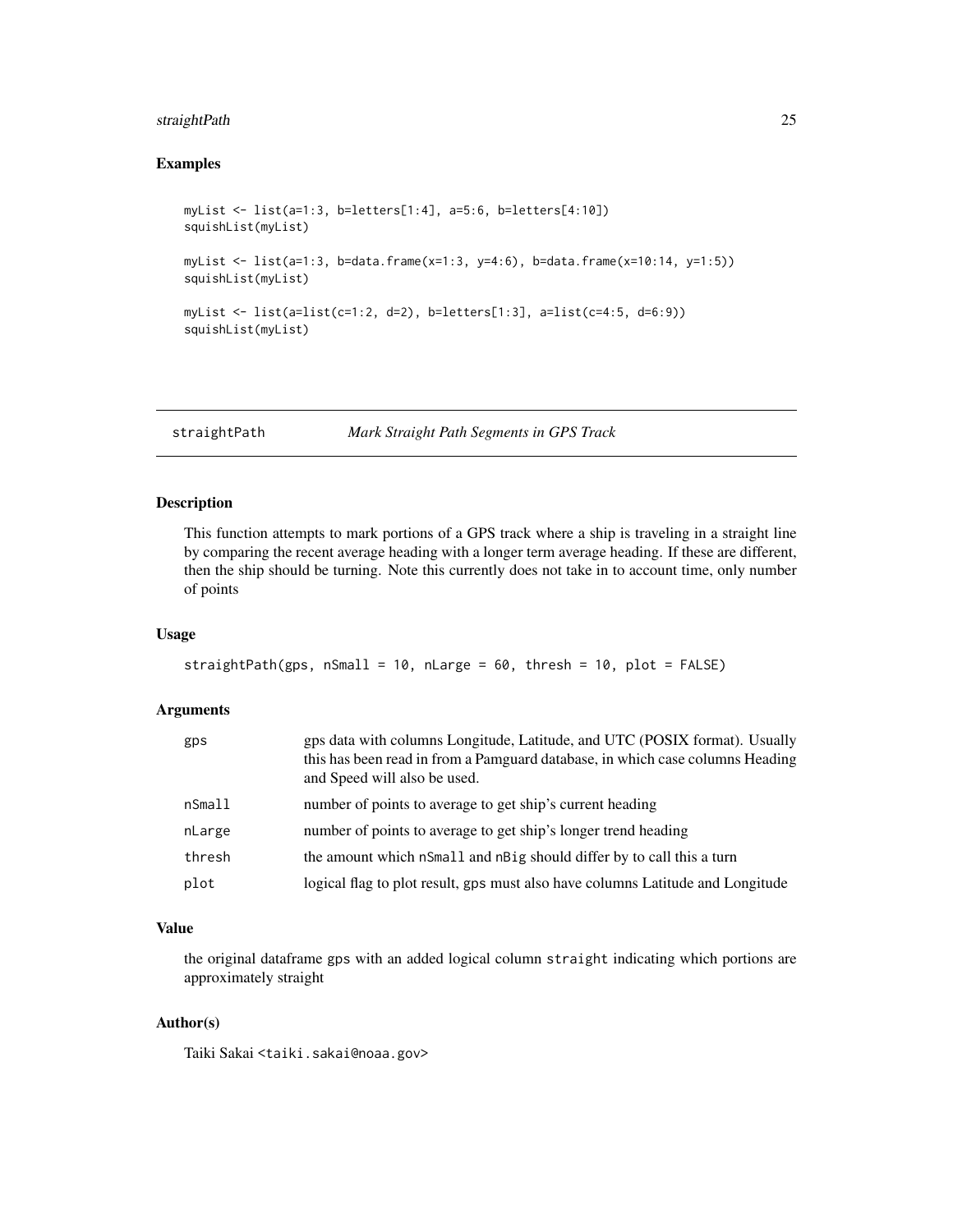# <span id="page-25-0"></span>Examples

```
gps <- data.frame(Latitude = c(32, 32.1, 32.2, 32.2, 32.2),
                  Longitude = c(-110, -110.1, -110.2, -110.3, -110.4),
                  UTC = as.POSIXct(c('2000-01-01 00:00:00', '2000-01-01 00:00:10',
                                      '2000-01-01 00:00:20', '2000-01-01 00:00:30',
                                     '2000-01-01 00:00:40')),
                  Heading = c(320, 320, 270, 270, 270),
                  Speed = c(.8, .8, .5, .5, .5))straightPath(gps, nSmall=1, nLarge=2)
straightPath(gps, nSmall=1, nLarge=4)
```
updateUID *Update Detection UIDs*

#### Description

Update the UIDs of detections in a Pamguard database. UIDs can become mismatched when rerunning data, this will attempt to re-associate the new UIDs in binary files with detections in the database

# Usage

```
updateUID(db, binaries, verbose = TRUE, progress = TRUE)
```
#### Arguments

| db       | database file to update UIDs               |
|----------|--------------------------------------------|
| binaries | folder of binary files to use for updating |
| verbose  | logical flag to show summary messages      |
| progress | logical flag to show progress bars         |

#### Value

Same database as db, but with an additional column "newUID" added to each detection table with updated UIDs if found. "newUID" will be -1 for any detections where no match was found

#### Author(s)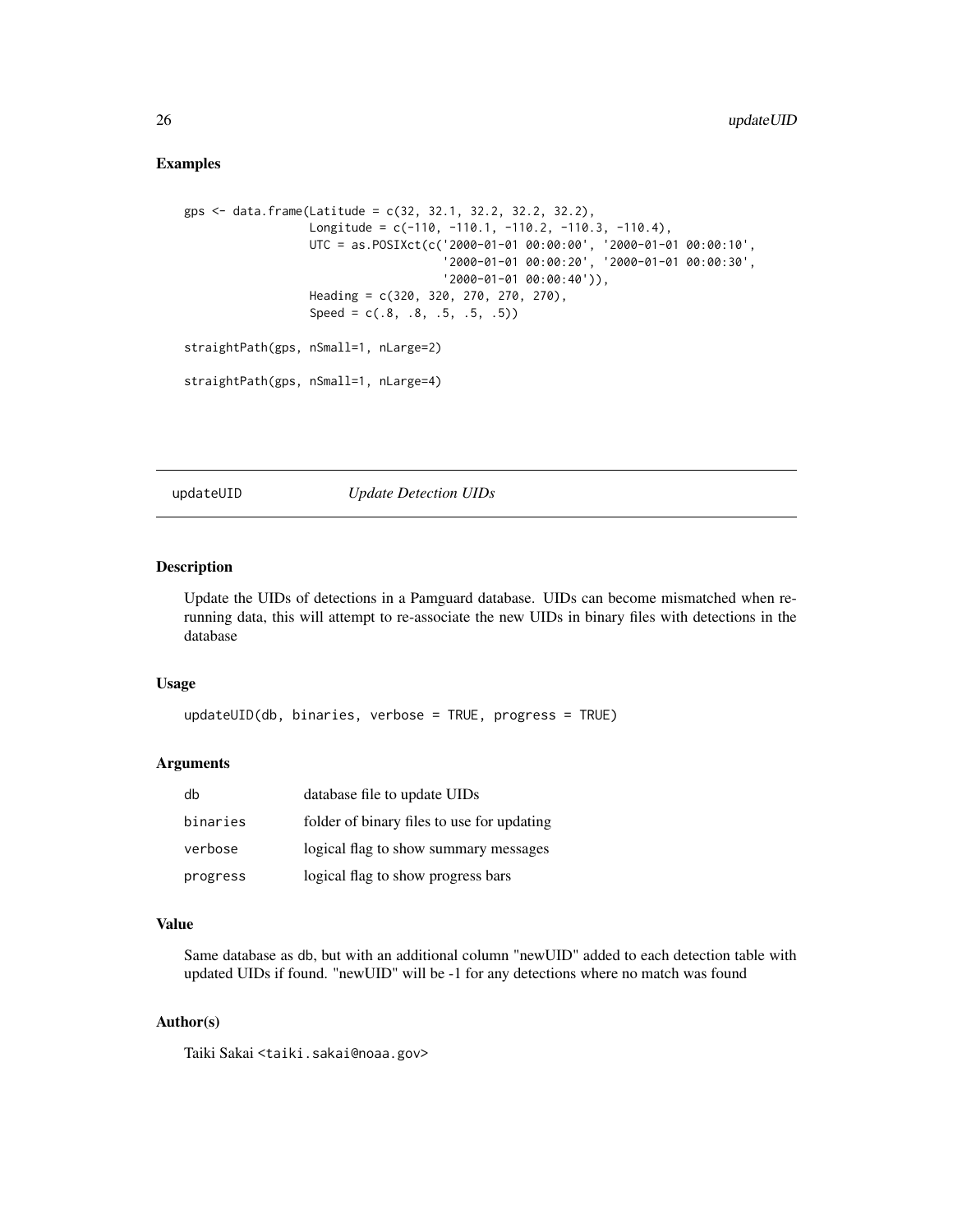#### <span id="page-26-0"></span>varSelect 27

# Examples

```
## Not run:
# not run because sample data does not exist
db <- 'MismatchedUid.sqlite3'
bin <- './BinaryFolder'
updateUID(db, bin)
```
## End(Not run)

varSelect *Utility for Selecting Variables to Download*

#### Description

Loops through the available variables in an edinfo object and asks whether or not each should be downloaded, then stores the result for passing on to [formatURL](#page-12-1)

#### Usage

varSelect(edinfo, select = NULL)

# Arguments

| edinfo | a datalist, either from getEdinfo or created by erddapToEdinfo                                                                                                                                                                                                                                |
|--------|-----------------------------------------------------------------------------------------------------------------------------------------------------------------------------------------------------------------------------------------------------------------------------------------------|
| select | (optional) logical vector of which variables to select. If left as default NULL, user<br>will be prompted to select which variables to keep. If not NULL, can either be<br>a single TRUE to select all variables, or a logical vector of length equal to the<br>number of variables in edinfo |

# Value

the same object as edinfo with an updated varSelect field

# Author(s)

Taiki Sakai <taiki.sakai@noaa.gov>

```
sstEdi <- getEdinfo()[['jplMURSST41']]
## Not run:
# interactively select
sstEdi <- varSelect(sstEdi)
## End(Not run)
```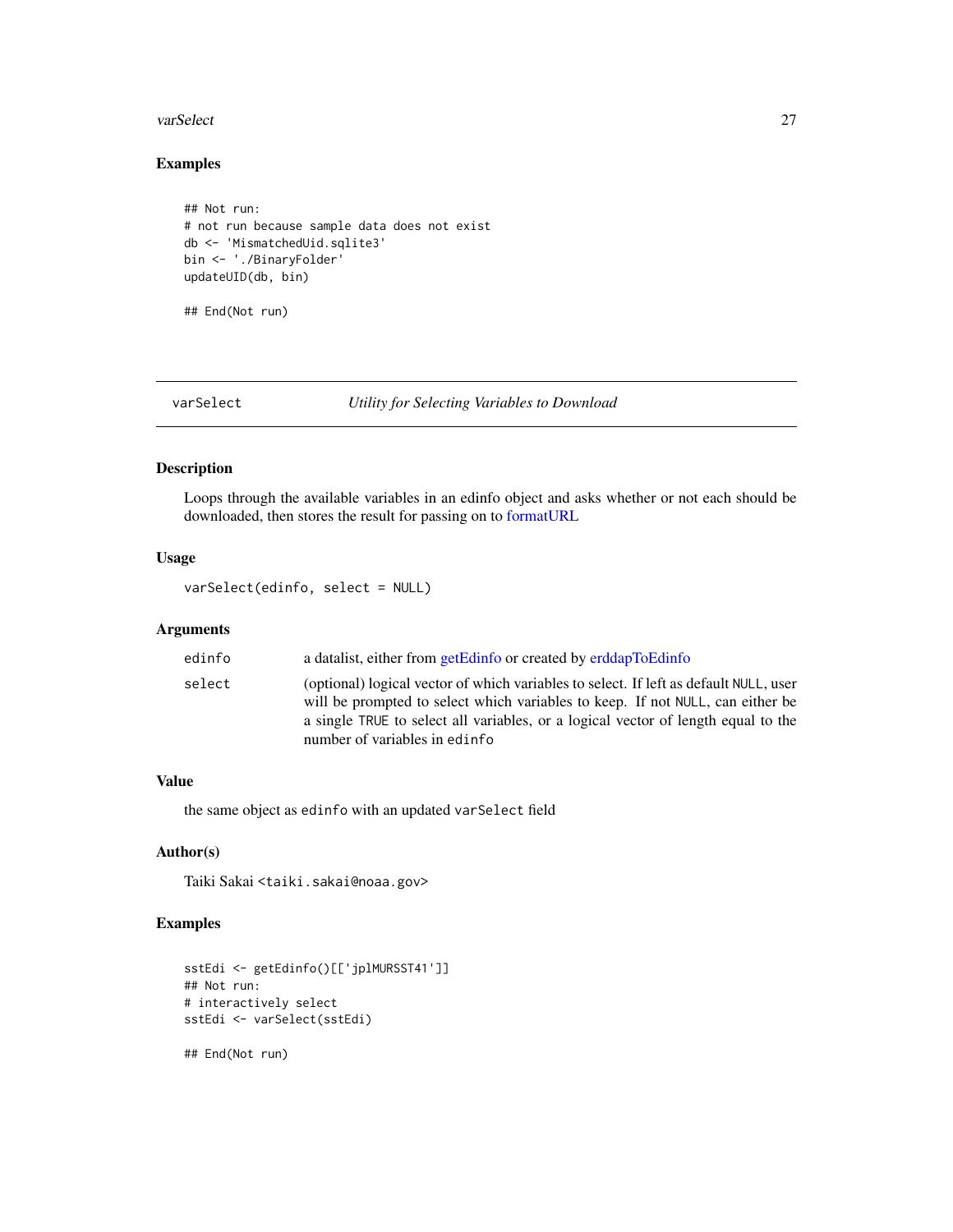```
# select all variables
sstEdi <- varSelect(sstEdi, TRUE)
# select the first two of four
sstEdi <- varSelect(sstEdi, c(TRUE, TRUE, FALSE, FALSE))
```
wignerTransform *Calculate the Wigner-Ville Transform of a Signal*

# Description

Calculates the Wigner-Ville transform a signal. By default, the signal will be zero-padded to the next power of two before computing the transform, and creates an NxN matrix where N is the zeropadded length. Note that this matrix can get very large for larger N, consider shortening longer signals.

#### Usage

wignerTransform(signal, n = NULL, sr, plot = FALSE)

#### Arguments

| signal | input signal waveform                                                                                                              |
|--------|------------------------------------------------------------------------------------------------------------------------------------|
| n      | number of frequency bins of the output, if NULL will be the next power of two<br>from the length of the input signal (recommended) |
| sr     | the sample rate of the data                                                                                                        |
| plot   | logical flag whether or not to plot the result                                                                                     |

# Details

This code mostly follows Pamguard's Java code for computing the Wigner-Ville and Hilbert transforms.

#### Value

a list with three items. tfr, the real values of the wigner transform as a matrix with n rows and number of columns equal to the next power of two from the length of the input signal. f and t the values of the frequency and time axes.

#### Author(s)

Taiki Sakai <taiki.sakai@noaa.gov>

```
clickWave <- createClickWave(signalLength = .05, clickLength = 1000, clicksPerSecond = 200,
                             frequency = 3e3, sampleRate = 10e3)
wt <- wignerTransform(clickWave@left, n = 1000, sr = 10e3, plot=TRUE)
```
<span id="page-27-0"></span>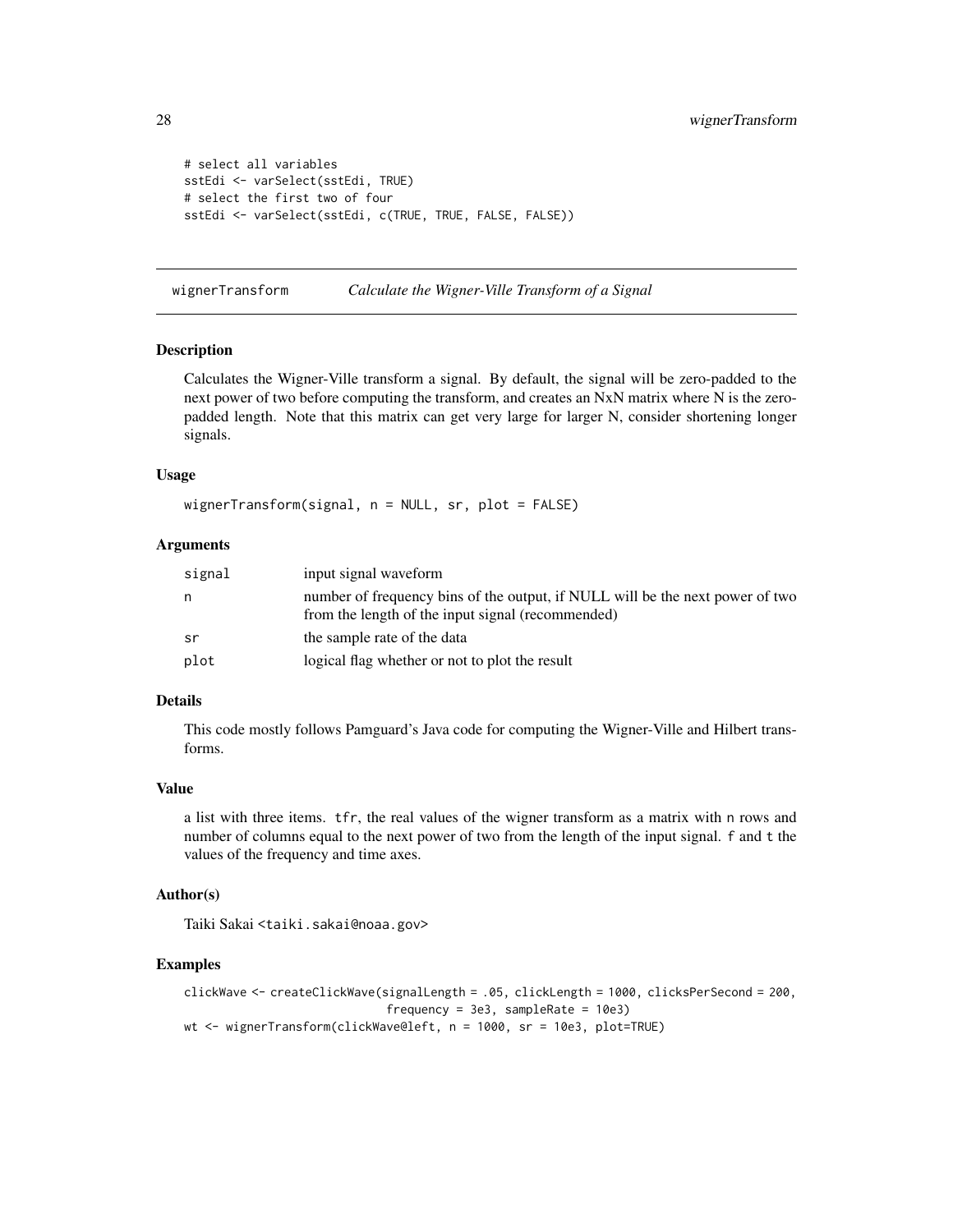<span id="page-28-0"></span>

Write a wave file for a synthesized amplitude modulated call

# Usage

```
writeAMWave(
  fileName,
  outDir,
  signalLength,
  modFrequency,
  frequency,
  sampleRate,
  window = c(0.55, 0.45),
  silence = c(\emptyset, \emptyset),
  gainFactor = 0.1\mathcal{L}createAMWave(
  signalLength,
  modFrequency,
  frequency,
  sampleRate,
  window = c(0.55, 0.45),
  silence = c(0, 0),gainFactor = 0.1)
```

| fileName     | name of the file to write. If missing, the file be named usign signal Length,<br>modFrequency, frequency, and sampleRate |
|--------------|--------------------------------------------------------------------------------------------------------------------------|
| outDir       | directory to write wave files to                                                                                         |
| signalLength | length of signal to create in seconds                                                                                    |
| modFrequency | modulation frequency in Hz of the amplitude modulation                                                                   |
| frequency    | frequency of the AM call                                                                                                 |
| sampleRate   | sample rate for the wave file to create                                                                                  |
| window       | window constants for applying the amplitude modulation. See details.                                                     |
| silence      | silence to pad before and after signal in seconds                                                                        |
| gainFactor   | scaling factor between 0 and 1. Low numbers are recommended (default $0.1$ )                                             |
|              |                                                                                                                          |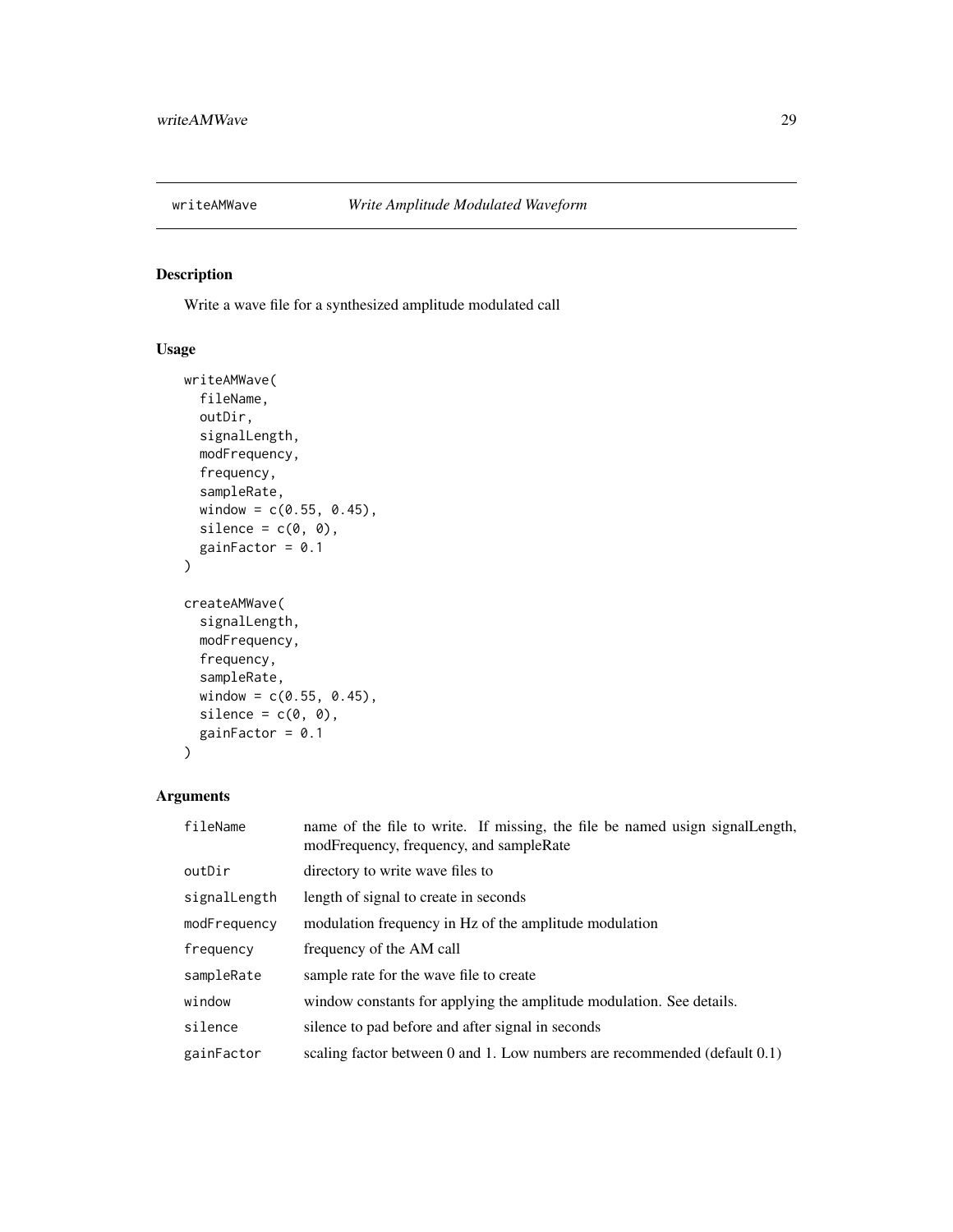# <span id="page-29-0"></span>Details

Amplitude modulated signals are modelled as an ideal sinusoid multiplied by a window function. The window function is an offset sinusoid with frequency equal to the modulation frequency:

 $W = .5 + .45 * sin(2\pi m ft)$ 

See example(writeAMWave) for a plot showing how this works.

#### Value

writeAMWave invisibly returns the file name, createAMWave returns a [Wave](#page-0-0) class object

#### Author(s)

Taiki Sakai <taiki.sakai@noaa.gov>

# Examples

```
# Visualisation of modelled AM wave
signal <- sin(2*pi*100*(1:1000)/1000)
window <- .55 + .45 * sin(2*pi*15*(1:1000)/1000)
oldMf <- par()$mfrow
par(mfrow=c(3,1))
plot(signal, type='l')
plot(window, type='l')
plot(window*signal, type='l')
tmpFile <- file.path(tempdir(), 'tempWav.wav')
writeAMWave(tmpFile, signalLength = 1, modFrequency = 1000,
               frequency = 30000, sampleRate = 100000)
file.remove(tmpFile)
amWave <- createAMWave(signalLength = 1, modFrequency = 1000,
                             frequency = 30e3, sampleRate = 100e3)
par(mfrow=oldMf)
```
writeClickWave *Write Click Waveform*

#### Description

Write a wave file for a synthesized delphinid click

#### Usage

```
writeClickWave(
  fileName,
  outDir,
  signalLength,
  clickLength,
```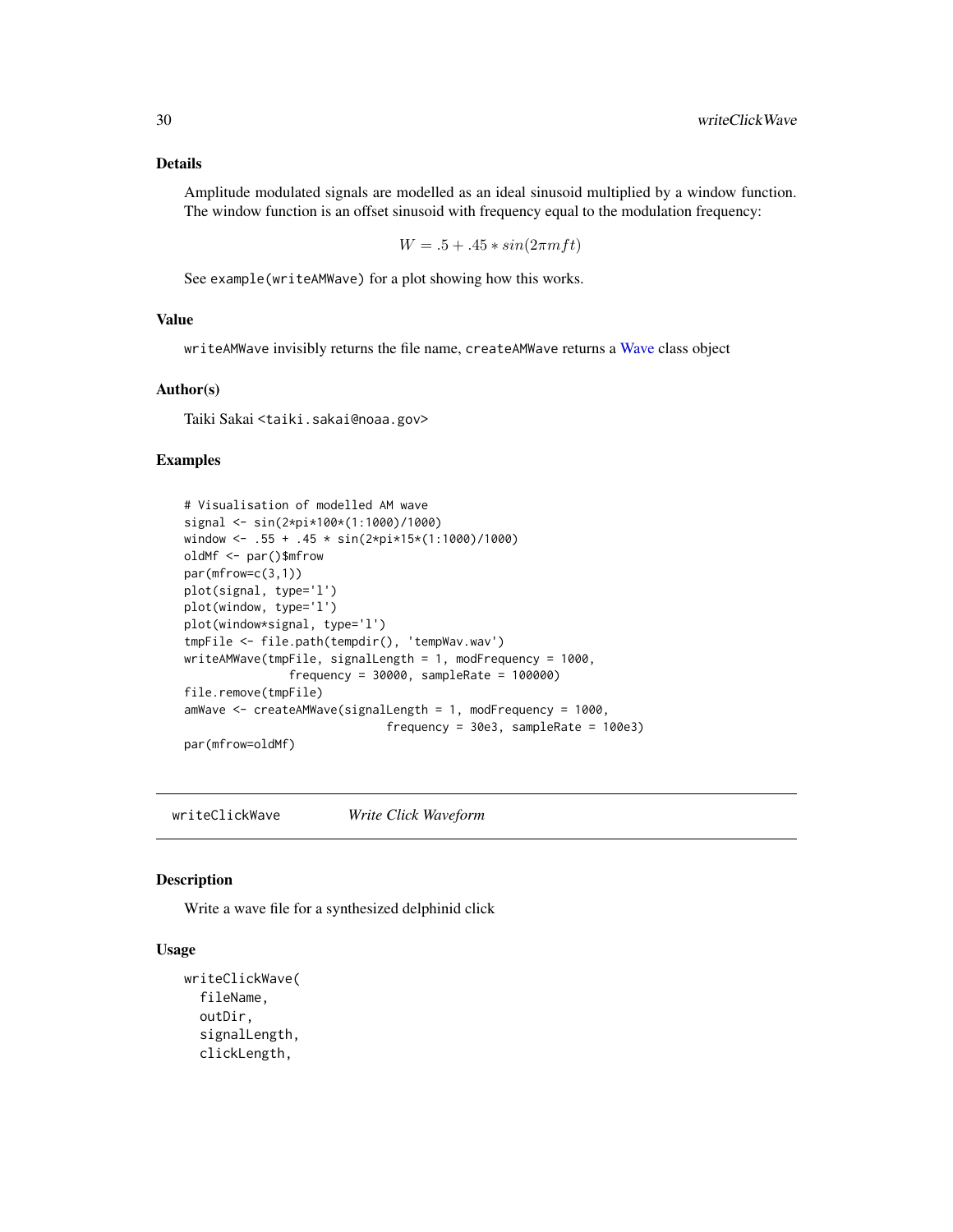# <span id="page-30-0"></span>writeClickWave 31

```
clicksPerSecond,
  frequency,
  sampleRate,
  silence = c(\emptyset, \emptyset),
  gainFactor = 0.1\mathcal{L}createClickWave(
  signalLength,
  clickLength,
  clicksPerSecond,
  frequency,
  sampleRate,
  silence = c(0, 0),gainFactor = 0.1)
```
# Arguments

| fileName        | name of the file to write. If missing, the file be named usign signal Length,<br>clickLength, clicksPerSecond, frequency, and sampleRate |  |
|-----------------|------------------------------------------------------------------------------------------------------------------------------------------|--|
| outDir          | directory to write wave files to                                                                                                         |  |
| signalLength    | length of signal to create in seconds                                                                                                    |  |
| clickLength     | length of each click in microseconds                                                                                                     |  |
| clicksPerSecond |                                                                                                                                          |  |
|                 | number of clicks per second                                                                                                              |  |
| frequency       | frequency of the clicks                                                                                                                  |  |
| sampleRate      | sample rate for the wave file to create                                                                                                  |  |
| silence         | silence to pad before and after signal in seconds                                                                                        |  |
| gainFactor      | scaling factor between 0 and 1. Low numbers are recommended (default $0.1$ )                                                             |  |

# Details

This code is based on Matlab code by Julie Oswald (2004). Clicks are simulated as an exponentially damped sinusoid.

# Value

writeClickWave invisibly returns the file name, createClickWave returns a [Wave](#page-0-0) class object

# Author(s)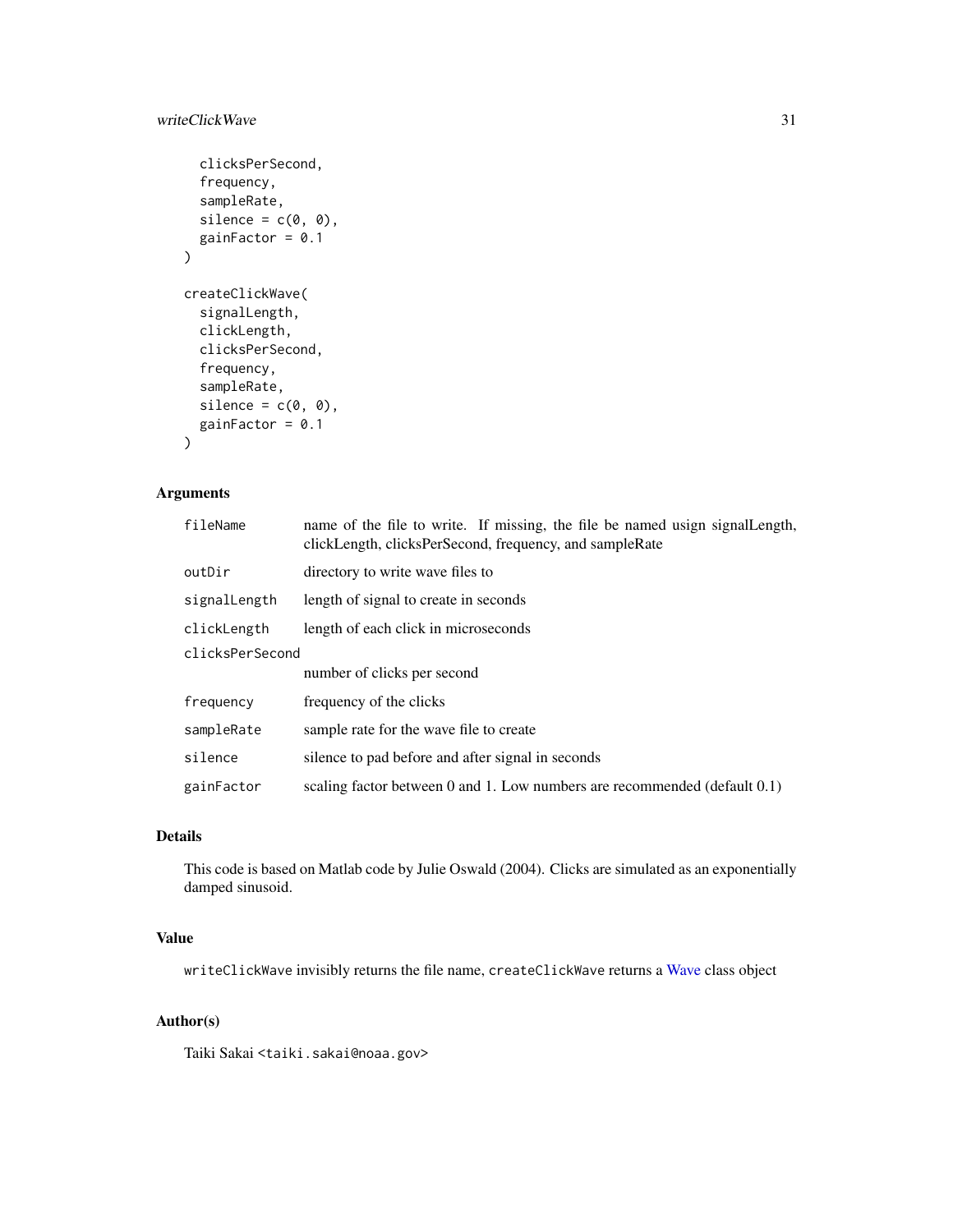```
tmpFile <- file.path(tempdir(), 'tempWav.wav')
writeClickWave(tmpFile, signalLength = 1, clickLength = 100, clicksPerSecond = 200,
              frequency = 30000, sampleRate = 100000)
file.remove(tmpFile)
clickWave <- createClickWave(signalLength = 1, clickLength = 100, clicksPerSecond = 200,
                            frequency = 30e3, sampleRate = 100e3)
```